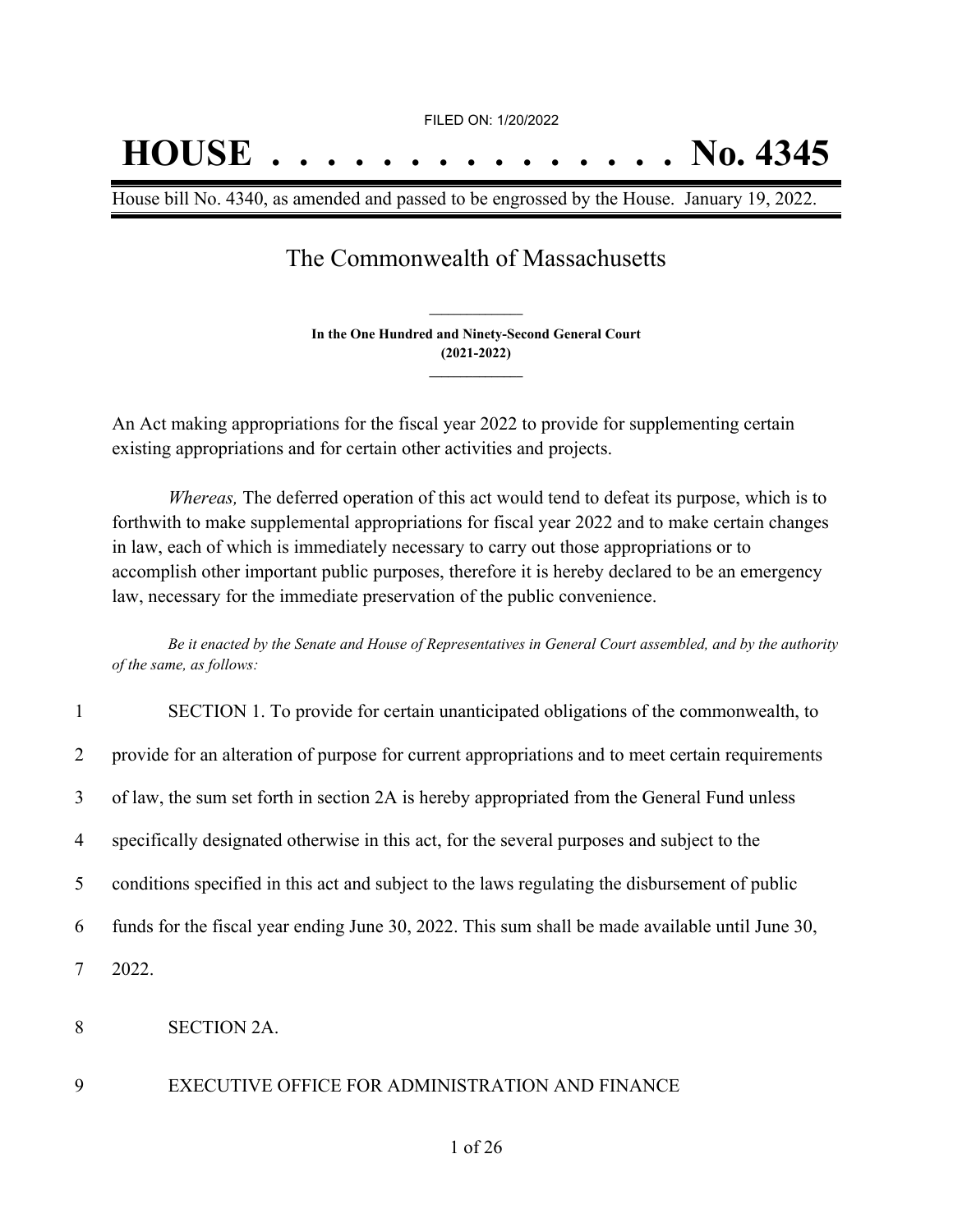Reserves

 1599-0080 For a reserve for the establishment and expansion of 2019 novel coronavirus testing locations, to be determined in consultation with the executive office of health and human services and the department of public health, and the purchase of 2019 novel coronavirus tests; provided, that such locations shall include, but not be limited to: community health centers, urgent care centers and other non-profit organizations; provided further, that organizations receiving funds from this item for on-site testing shall provide walk-up appointments; provided further, that funds may be expended for staffing; provided further, that funds shall be expended for 2019 novel coronavirus rapid antigen tests for elementary and secondary public school districts for the safe opening and operations of school facilities; provided further, that funds shall be distributed in a manner that promotes geographic equity; provided further, that not less than \$5,000,000 shall be expended for efforts to increase vaccination rates amongst the population of children ages 5 to 11; provided further, that reserve funds shall be expended to the COVID-19 Vaccine Equity Initiative for efforts to increase the rate of vaccination and booster shots in communities disproportionately impacted by the COVID-19 pandemic; provided further, that said efforts shall focus on communities disproportionally impacted by the 2019 novel coronavirus pandemic; provided further, that the administration shall pursue the highest allowable rate of federal reimbursement for all eligible expenditures from this item; and provided further, that funds shall be distributed not later than February 28, 2022…...................\$30,000,000

 1599-0767 For a reserve for the acquisition and distribution of high-quality personal protective masks for children, staff and faculty in elementary and secondary public school districts and educational collaboratives approved pursuant to section 4E of chapter 40; provided,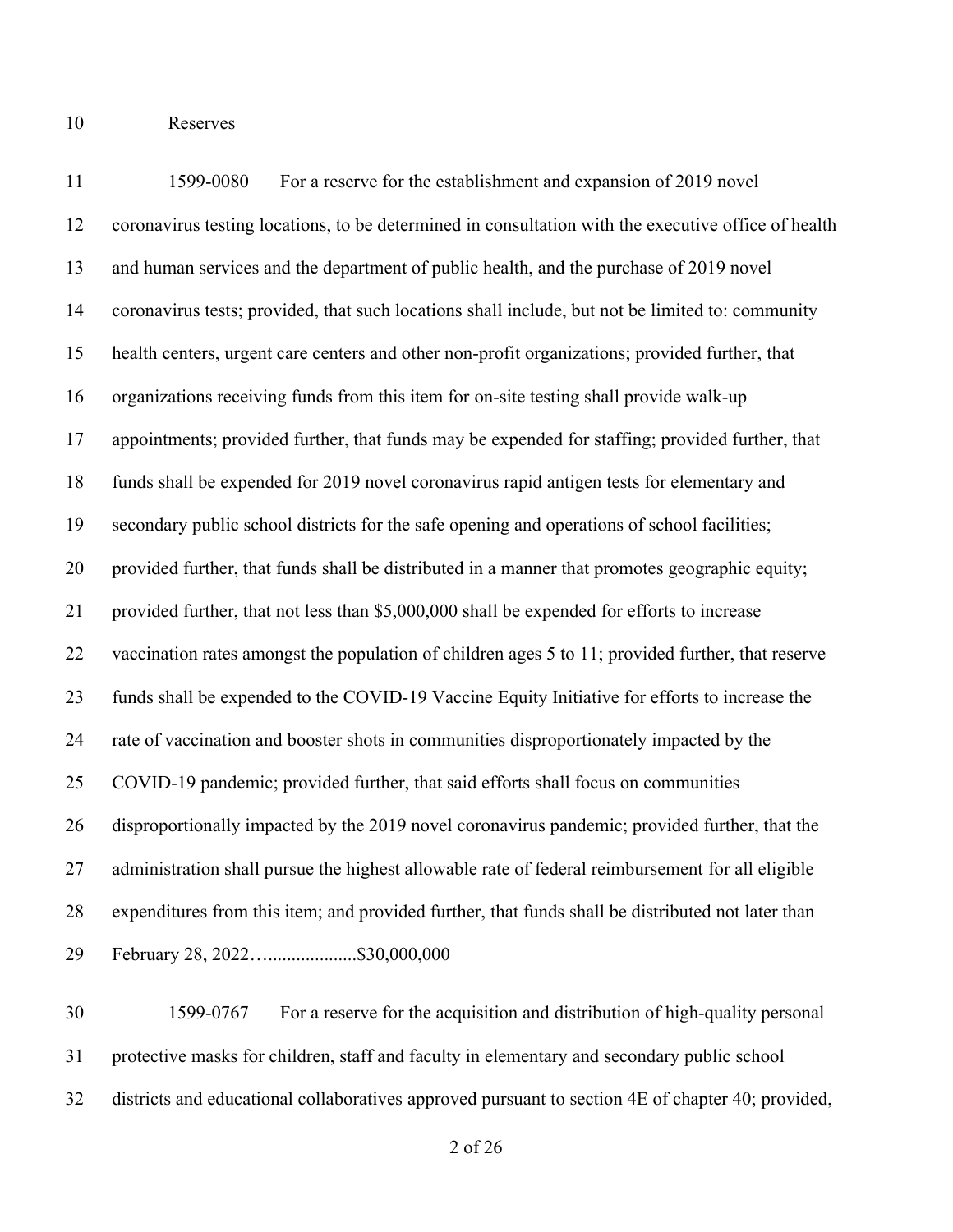| 33 | that said high-quality masks shall include, but not be limited to, N95s and KN95s; provided        |
|----|----------------------------------------------------------------------------------------------------|
| 34 | further, that said masks shall be distributed not later than February 28, 2022; provided further,  |
| 35 | that the administration shall pursue the highest allowable rate of federal reimbursement for all   |
| 36 | eligible expenditures from this item; provided further, that the office for administration and     |
| 37 | finance, in consultation with the department of elementary and secondary education, shall make     |
| 38 | available on a public website the: (i) total number of masks purchased, including the total        |
| 39 | number of each type of mask purchased; (ii) total number of masks distributed; and (iii) school    |
| 40 | districts to which they were distributed; and provided further, that the office for administration |
| 41 | and finance shall report on said public website: (1) the number of all rapid antigen tests         |
| 42 | purchased after January 1, 2022; (2) the number of tests distributed; and (3) where the tests were |
| 43 |                                                                                                    |
| 44 | SECTION 3. Chapter 20 of the acts of 2021 is hereby amended by inserting after section             |
| 45 | 26 the following section:-                                                                         |
| 46 | SECTION 26A. Section 20 is hereby repealed.                                                        |
| 47 |                                                                                                    |
| 48 | SECTION 4. Section 27 of said chapter 20 is hereby amended by striking out the figure              |
| 49 | " $20$ ,".                                                                                         |
| 50 | SECTION 5. Said chapter 20 is hereby further amended by inserting after section 30 the             |
| 51 | following section:-                                                                                |
| 52 | SECTION 30A. Section 26A shall take effect on July 15, 2022.                                       |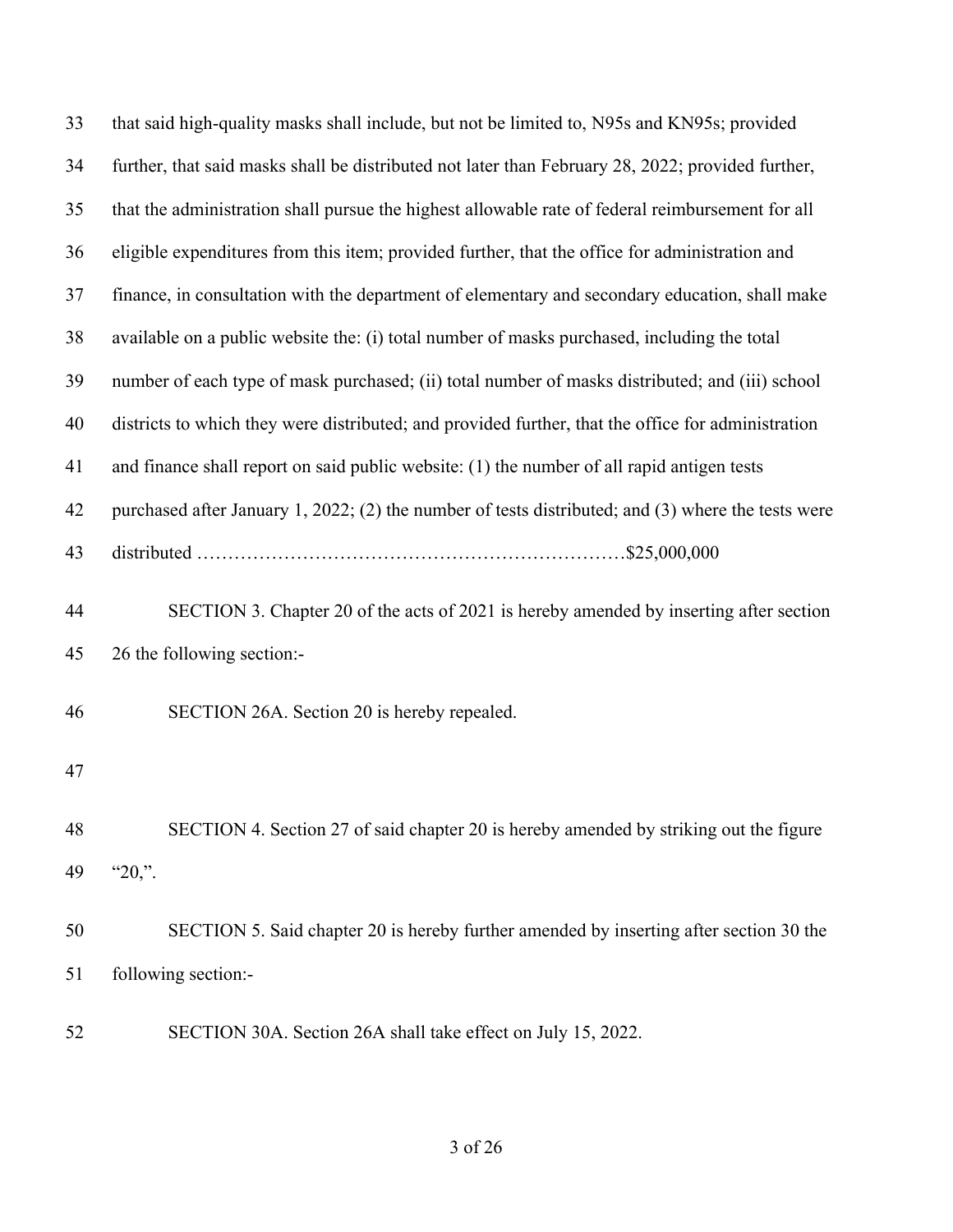| 53 | SECTION 6. Section 89 of chapter 102 of the acts of 2021 is hereby amended by striking              |
|----|-----------------------------------------------------------------------------------------------------|
| 54 | out, in each instance, the words "July 31, 2022" and inserting in place thereof the following       |
| 55 | words:- December 31, 2022.                                                                          |
| 56 | SECTION 7. (a) As used in this section, the following words shall, unless the context               |
| 57 | clearly requires otherwise, have the following meanings:                                            |
| 58 | "Principal", a person who is signing a document under this section as a principal or as a           |
| 59 | credible witness, as those terms are defined in section 1 of chapter 222 of the General Laws.       |
| 60 | "Satisfactory evidence of identity", (i) identification of an individual based on at least 1        |
| 61 | current document issued by a federal or state government agency bearing the photographic image      |
| 62 | of the individual's face and signature; or (ii) identification of an individual based on the notary |
| 63 | public's personal knowledge of the identity of the principal.                                       |
| 64 | (b) In order to address the disruptions caused by the outbreak of the 2019 novel                    |
| 65 | coronavirus, also known as COVID-19, and subsequent variants, a notary public appointed             |
| 66 | pursuant to chapter 222 of the General Laws may perform an acknowledgement, affirmation or          |
| 67 | other notarial act under said chapter 222 utilizing electronic video conferencing in real time as   |
| 68 | provided in this section. A principal in any such notarial act may act individually or in a         |
| 69 | representative capacity.                                                                            |
| 70 | (c)(1) An acknowledgment, affirmation or other notarial act utilizing electronic video              |
| 71 | conferencing pursuant to this section shall be valid and effective if:                              |
| 72 | (i) the notary public observes each principal's execution of a document;                            |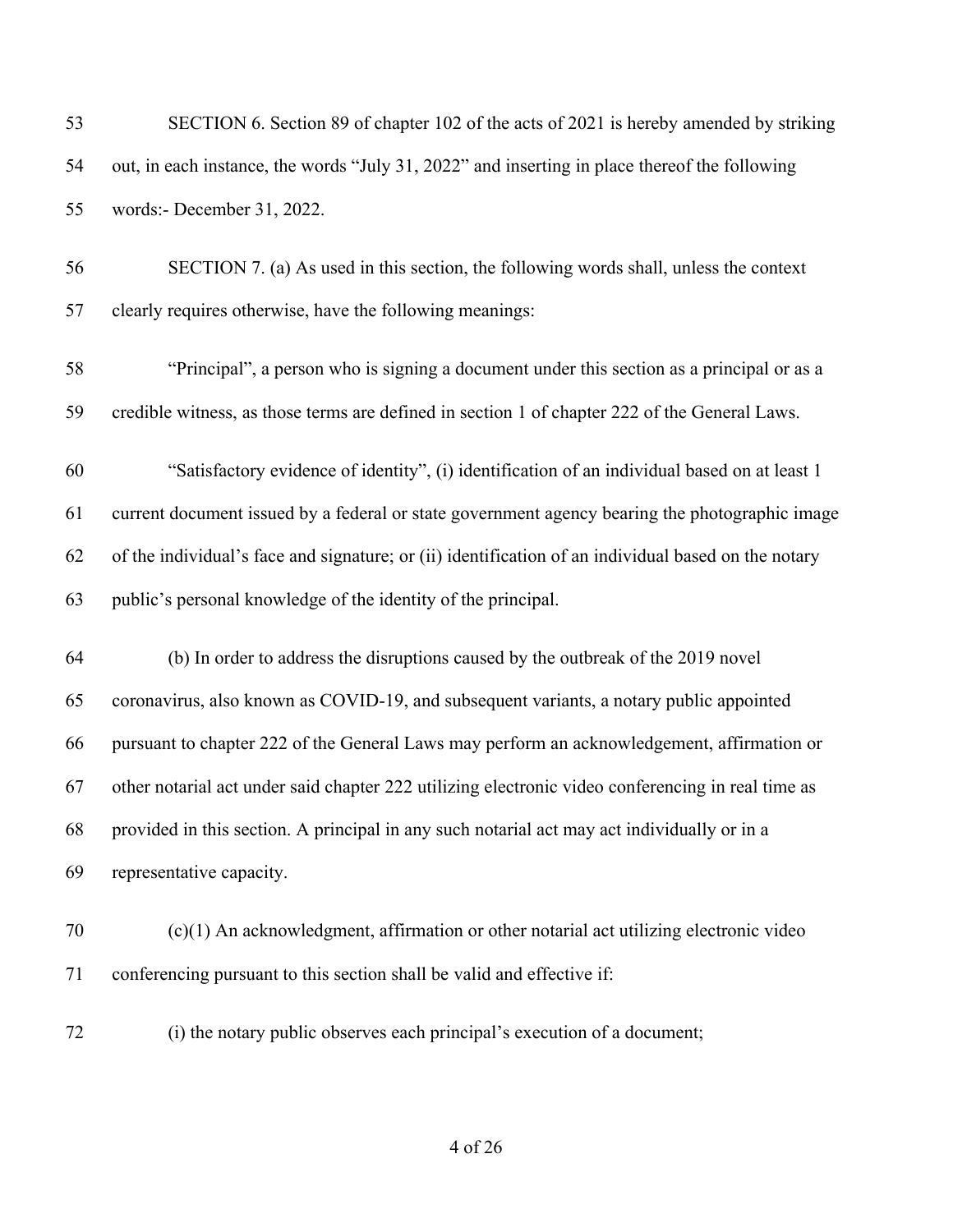(ii) both the notary public and each principal are physically located within the commonwealth;

 (iii) each principal provides the notary public with satisfactory evidence of identity; provided, that if the principal is not a United States citizen, a valid passport or other government- issued identification credential that evidences the principal's nationality or residence and that bears the photographic image of the principal's face and signature shall constitute satisfactory evidence of identity; provided further, that if the satisfactory evidence of identity is a government-issued identification credential, the principal shall both visually display the principal's identification credential to the notary public during the electronic video conference and shall transmit to the notary public a copy of the front and back of the identification credential, either with the executed document or separately through electronic means; provided further, that if the principal's identification credential is a United States or foreign passport book, a copy of the front cover and page displaying the principal's photograph, name and signature shall be a sufficient copy; and provided further, that a copy of any such identification credential shall be retained for a period of 10 years by the notary public, who shall keep it secure and 88 confidential in accordance with state and federal law;

 (iv) each principal makes the acknowledgement, affirmation or other act to the notary public, as appropriate;

 (v) a principal causes the executed document to be delivered to the notary public by delivery service, courier or other means in accordance with the notary public's instructions; and (vi) with respect to any document requiring notarization and executed in the course of closing a transaction involving a mortgage or other conveyance of title to real estate, upon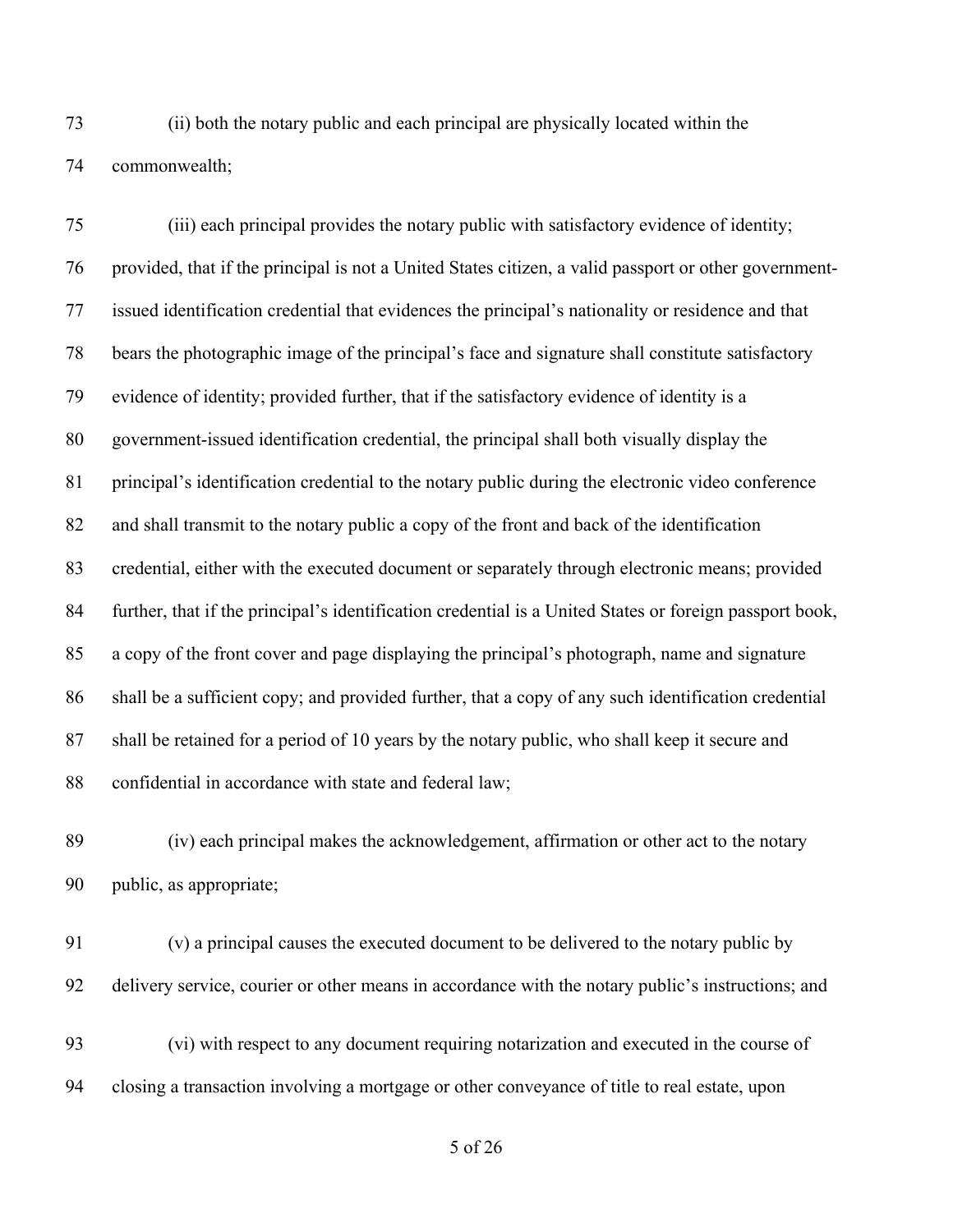receipt of the executed document, the notary public and each principal engage in a second video conference during which each principal verifies to the notary public that the document received by the notary public is the same document executed during the first video conference.

 During any video conference pursuant to this section, each principal shall: (A) swear or affirm under the penalties of perjury that the principal is physically located within the commonwealth; and (B) make a disclosure of any person present in the room with the principal and make that person viewable to the notary public.

 (2) Upon completion of the process under paragraph (1), the notary public may affix the notary public's stamp and signature to the executed document, whereupon the notarial act shall be completed.

 (3) The notarial certificate attached to the executed document shall include a recital indicating that the document was notarized remotely pursuant to this section. The certificate shall recite the county in which the notary public was located at the time that the notarial act was completed and shall recite the date that the notarial act was completed; provided, however, that the failure to include any of the recitals required by this subsection shall not affect the validity or recordability of the document; and provided further, with respect to a document being notarized in connection with a mortgage financing transaction, the notarial certificate may recite the date stated within the body of the document, even if that date precedes the date of completion of the notarial act.

 (4) The notary public shall execute an affidavit confirming under the penalties of perjury that the notary public has: (i) received a copy of each principal's current identification credential and visually inspected the credential during the initial video conference with the principal, if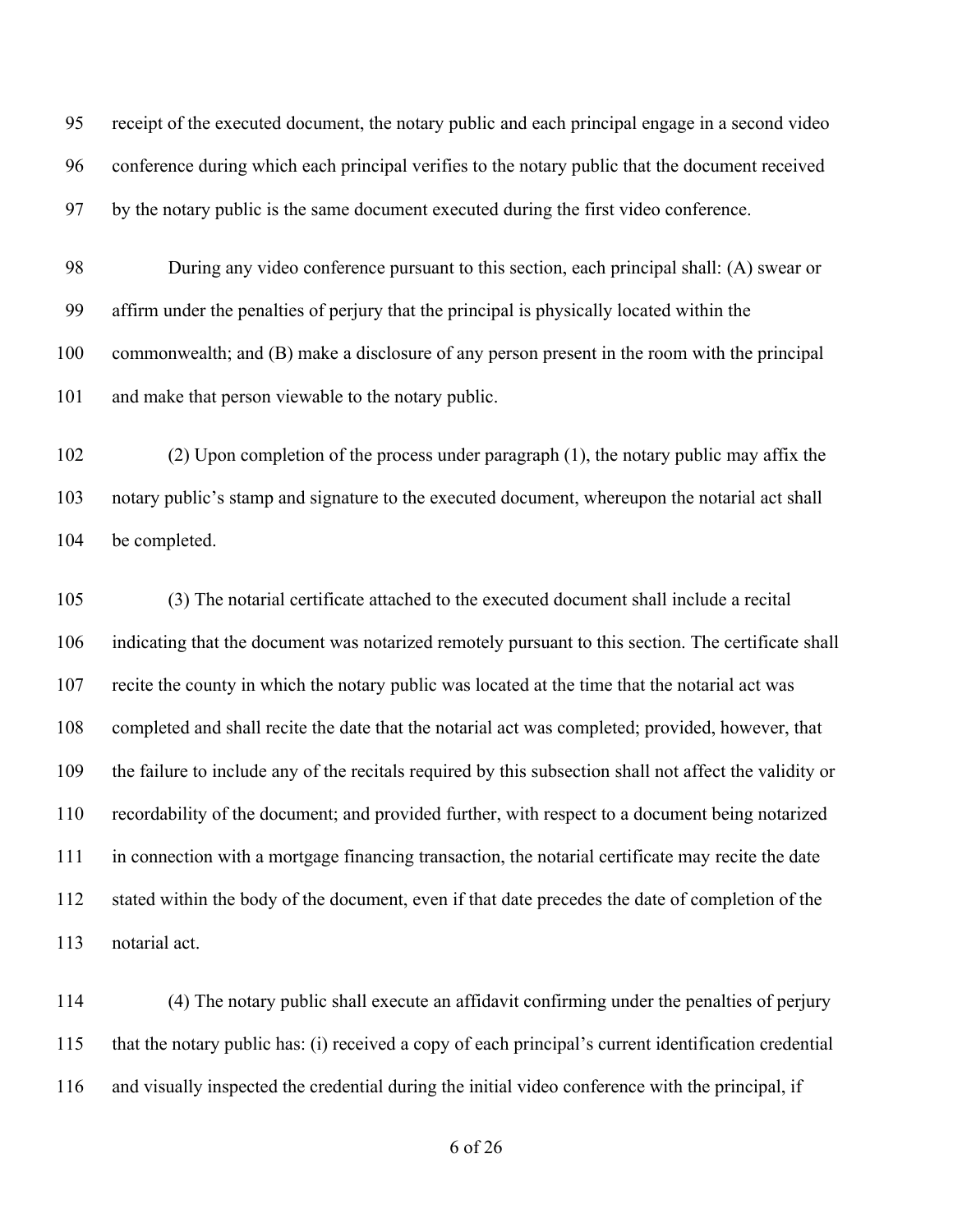applicable; (ii) obtained each principal's verbal assent to the recording of the electronic video conference; (iii) taken each principal's affirmations as to physical presence of the principal within the commonwealth; and (iv) been informed of and noted on the affidavit any person present in the room, including a statement of the relationship of any person in the room to the 121 principal. The affidavit shall be retained for a period of 10 years by the notary public.

 (5) With respect to any will, nomination of guardian or conservator, caregiver authorization affidavit, trust, durable power of attorney, health care proxy or authorization under the federal Health Insurance Portability and Accountability Act of 1996, the document shall be complete when all original counterparts and the notary public's affidavit are compiled.

 (6) Each notary public who performs a notarial act utilizing electronic video conferencing pursuant to this section shall create an audio and video recording of the performance of the notarial act; provided that, the audio and video recording shall be retained for a period of 10 years by the notary public.

 (d) A document executed, acknowledged or notarized pursuant to this section shall be a properly executed, acknowledged and notarized document for all legal purposes in the commonwealth, including, but not limited to, for recording with the registry of deeds of any county, for filing as a valid will and for filing or recording with any other state, local or federal agency, court, department or office.

 With respect to any such document recorded in a registry of deeds or filed with a registry district of the land court: (i) the affidavit required pursuant to paragraph (4) of subsection (c) shall not be required to be recorded or filed; and (ii) a principal's being subsequently determined to have been physically located outside of the commonwealth during any video conference or a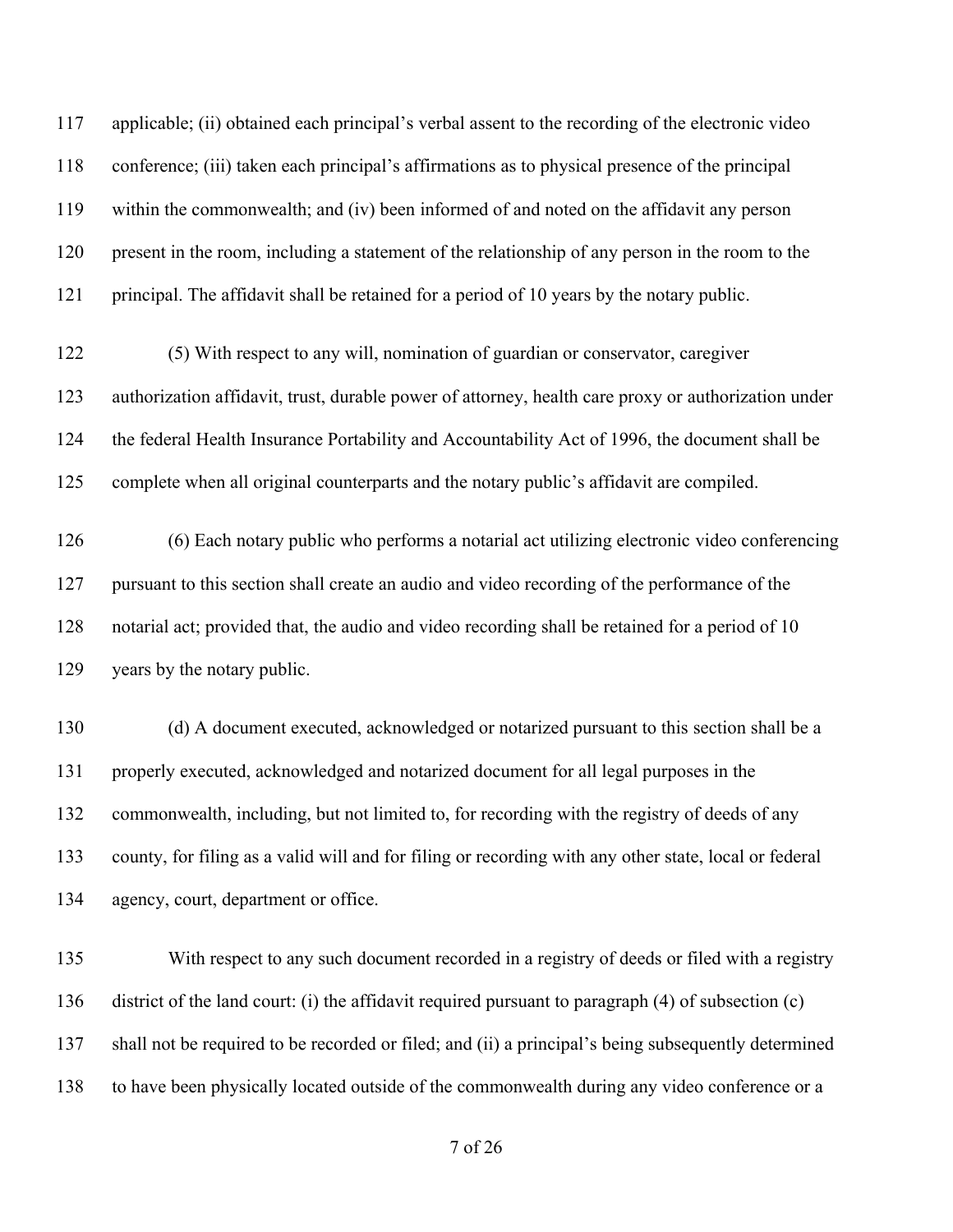principal's having failed to accurately disclose the presence or identity of others in the room during any video conference, in either case, shall not constitute grounds to set aside the title to real property acquired by an arm's length third-party mortgagee or purchaser for value.

 The expiration, repeal or amendment of this section shall not affect the validity of a notarial act completed while this section is in effect and performed in accordance with the terms of this section.

 (e) The signature of any witness who participates in the electronic video conference and whose signature is notarized pursuant to this section shall be valid as if the witness had been present to sign in person. A document signed on multiple pages or in multiple locations within the commonwealth or in multiple counterparts shall be valid and effective if it is otherwise in conformity with this section.

 (f)(1) Notwithstanding any provision of this section to the contrary, with respect to any document requiring notarization and executed in the course of closing a transaction involving a mortgage or other conveyance of title to real estate or with respect to any will, nomination of guardian or conservator, caregiver authorization affidavit, trust, durable power of attorney, health care proxy or authorization under the federal Health Insurance Portability and Accountability Act of 1996:

 (i) only a notary public appointed pursuant to chapter 222 of the General Laws who is an attorney licensed to practice law in the commonwealth or a paralegal under the direct supervision of such an attorney, shall perform an acknowledgment, affirmation or other notarial act utilizing electronic video conferencing in real time as provided in this section; and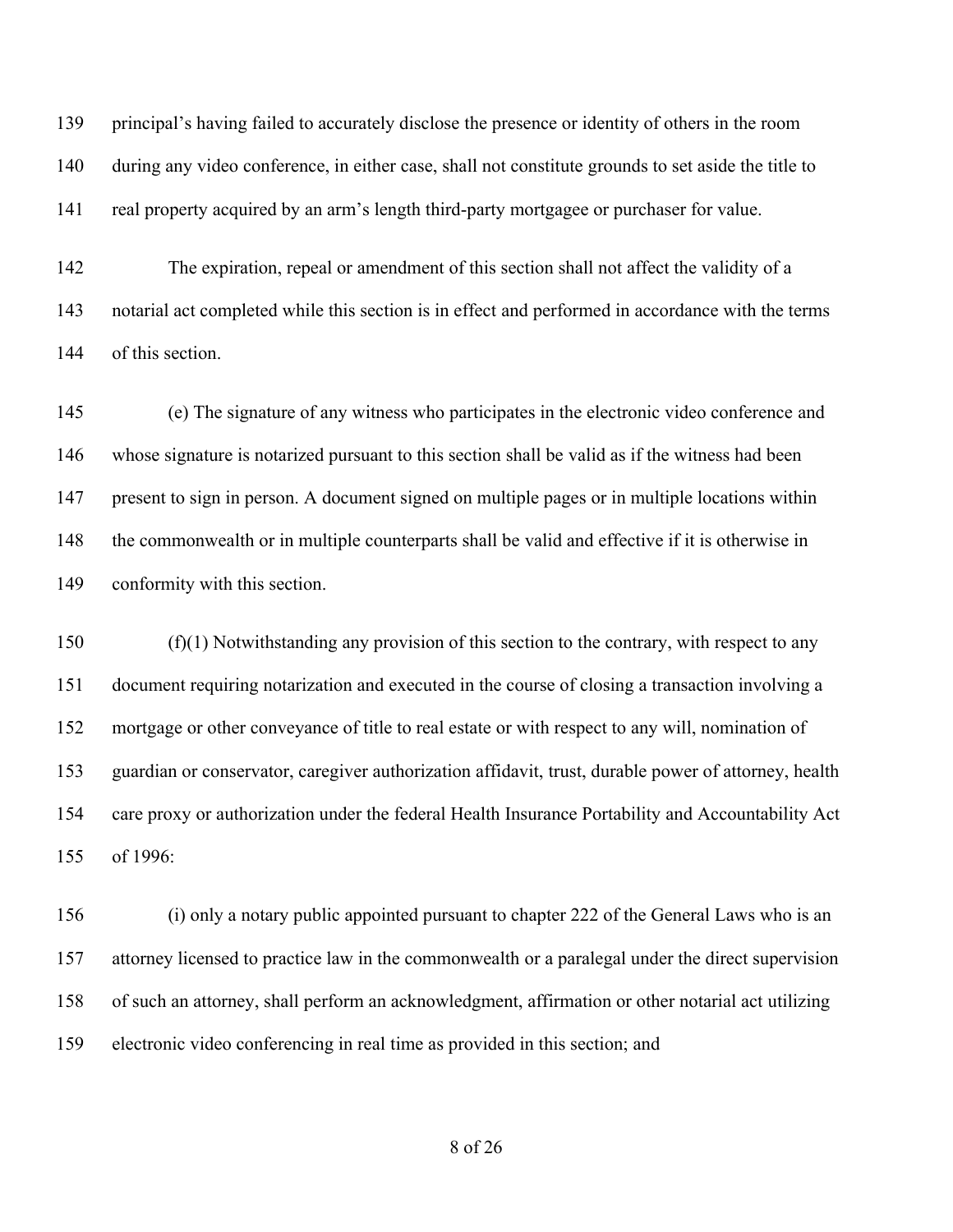(ii) if the notary public is a paralegal, any copy of a principal's identification credential required to be retained pursuant to paragraph (1) of subsection (c), audio and video recording required to be retained pursuant to paragraph (6) of subsection (c) and the affidavit required pursuant to paragraph (4) of subsection (c), shall be retained by the notary public's supervising attorney.

 (2) Notwithstanding any provision of this section to the contrary, with respect to any document requiring notarization and executed in the course of closing a transaction involving a mortgage or other conveyance of title to real estate, if the principal proves their identity by a government-issued identification credential in accordance with said paragraph (1) of said subsection (c) and the principal is not otherwise personally known to the notary public, the principal shall display a secondary form of identification containing the principal's name to the notary public during the initial video conference, which may contain the principal's photograph, signature or be issued by a government entity. Acceptable secondary forms of identification shall include, but not be limited to, a credit or debit card, a social security card, a municipal tax bill or a utility bill; provided, however, that any such municipal tax or utility bill is dated within 60 days of the first video conference.

 (3) Nothing in this section shall affect any law or regulation governing, authorizing or prohibiting the practice of law, including, but not limited to, the requirement that the closing of a transaction involving a mortgage or other conveyance of title to real estate may only be conducted by an attorney duly admitted to practice law in the commonwealth.

 SECTION 7A. (a) As used in this section, the following words shall, unless the context clearly requires otherwise, have the following meanings: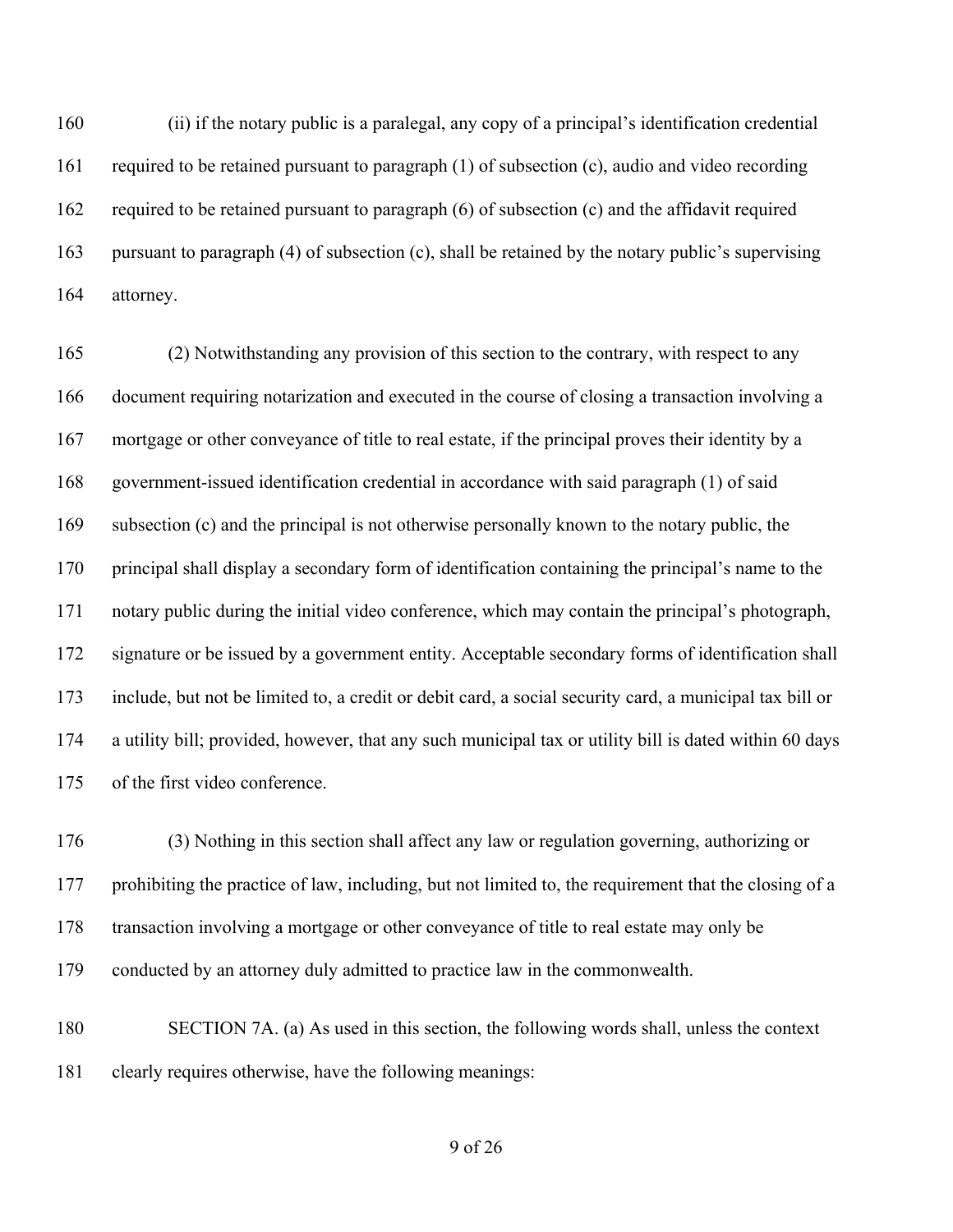"COVID-19", the outbreak of the novel coronavirus, also known as COVID-19, and subsequent variants.

 "COVID-19 rule", an executive order, order of the commissioner of public health, declaration, directive or other state or federal authorization, policy, statement, guidance, rule- making, regulation, or otherwise applicable law that waives, suspends or modifies otherwise applicable state or federal law, regulations or standards regarding either: (i) scope of practice or conditions of licensure, including modifications authorizing health care professionals licensed in another state to practice in the commonwealth; or (ii) the delivery of care, including those regarding the standard of care, the site at which care is delivered or the equipment used to deliver care, during the outbreak of COVID-19.

 "Health care services", services provided by a health care facility or health care professional, regardless of location, that involve the: (i) treatment, diagnosis, prevention or mitigation of COVID-19; (ii) assessment or care of an individual with a confirmed or suspected case of COVID-19; or (iii) care of any other individual who presents at a health care facility or to a health care professional during the outbreak of COVID-19.

 "Damages", injury or loss of property or personal injury or death, including economic or non-economic losses.

 "Good faith", shall, without limitation, include acts or omissions undertaken consistent with the guidelines for crisis standards of care during the COVID-19, issued by the department of public health, and exclude, without limitation: (i) acts or omissions based on race, ethnicity, national origin, religion, disability, sexual orientation or gender identity; (ii) deceptive acts or practices; and (iii) fraud.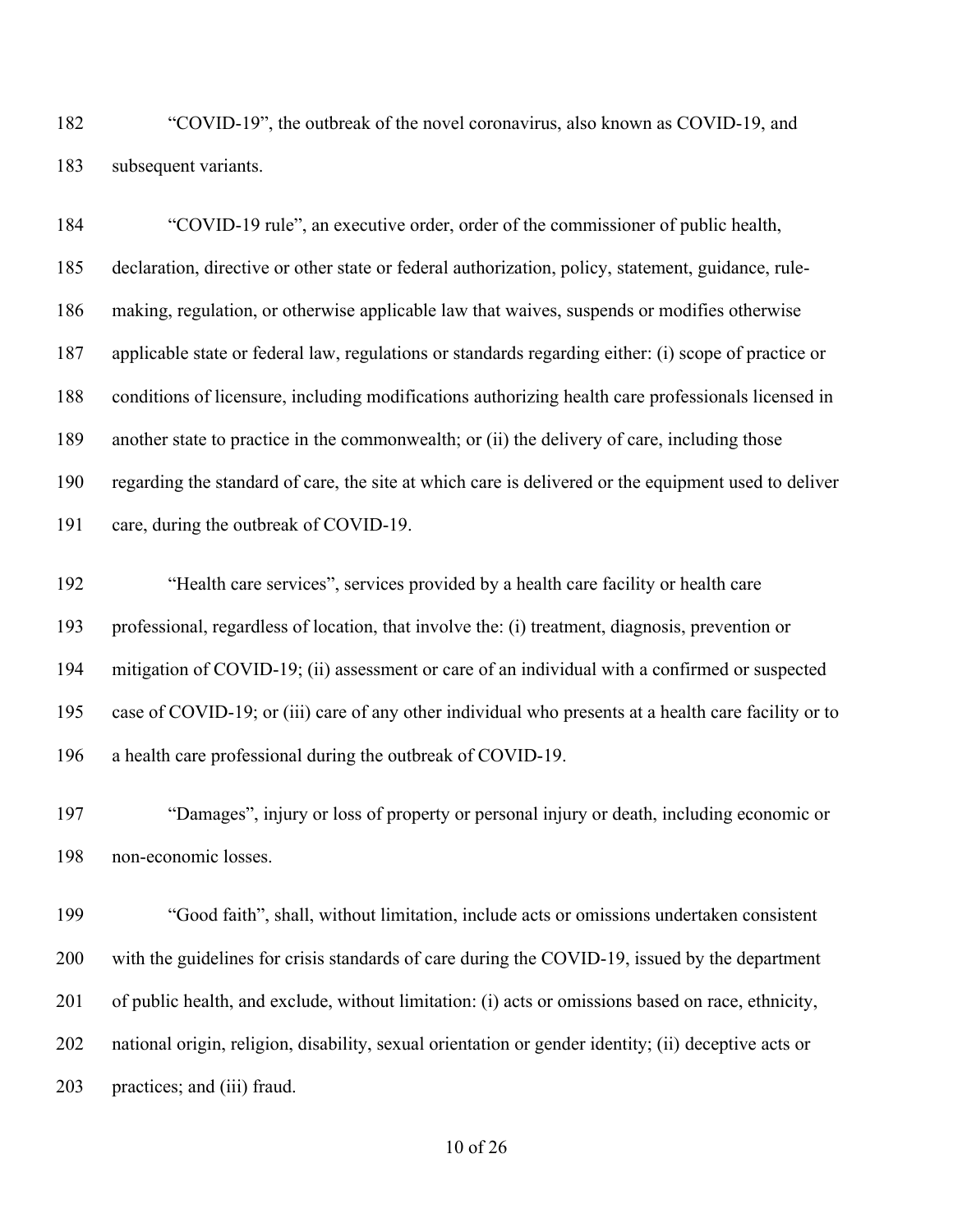| 204 | "Health care facility", (i) hospitals, including acute and chronic disease rehabilitation             |
|-----|-------------------------------------------------------------------------------------------------------|
| 205 | hospitals, as licensed under section 51 of chapter 111 of the General Laws; (ii) state hospitals,     |
| 206 | mental health centers and other mental health facilities under the control of the department of       |
| 207 | mental health pursuant to section 7 of chapter 19 of the General Laws; (iii) hospitals operated by    |
| 208 | the department of public health pursuant to section 62I of chapter 111 of the General Laws,           |
| 209 | section 69E of said chapter 111 and chapter 122 of the General Laws; (iv) psychiatric hospitals,      |
| 210 | as licensed under section 19 of said chapter 19; (v) skilled nursing facilities, as licensed under    |
| 211 | section 71 of said chapter 111; (vi) assisted living residences, as defined in section 1 of chapter   |
| 212 | 19D of the General Laws; (vii) rest homes, as referenced in said section 71 of said chapter 111;      |
| 213 | (viii) community health centers, as defined in 130 CMR 405.000 and mental health centers, as          |
| 214 | defined in 130 CMR 429.000; (ix) home health agencies that participate in Medicare; (x) clinics,      |
| 215 | as licensed under said section 51 of said chapter 111; or $(xi)$ sites designated by the              |
| 216 | commissioner of public health to provide COVID-19 health care services, including, but not            |
| 217 | limited to, step-down skilled nursing facilities, field hospitals and hotels.                         |
| 218 | "Health care professional", an individual, whether acting as an agent, volunteer,                     |
| 219 | contractor, employee or otherwise, who is: (i) authorized to provide health care services pursuant    |
| 220 | to licensure or certification by the board of registration in medicine, the board of registration in  |
| 221 | nursing, the board of respiratory care, the board of registration of nursing home administrators,     |
| 222 | the board of registration in pharmacy, the board of registration of physician assistants, the board   |
| 223 | of allied health professionals, the board of allied mental health and human services professions,     |
| 224 | the board of registration of social workers or the board of registration of psychologists; (ii) a     |
| 225 | student or trainee in their approved medical professional services academic training program;         |
| 226 | (iii) a nursing attendant or certified nursing aide, including an individual who is providing care as |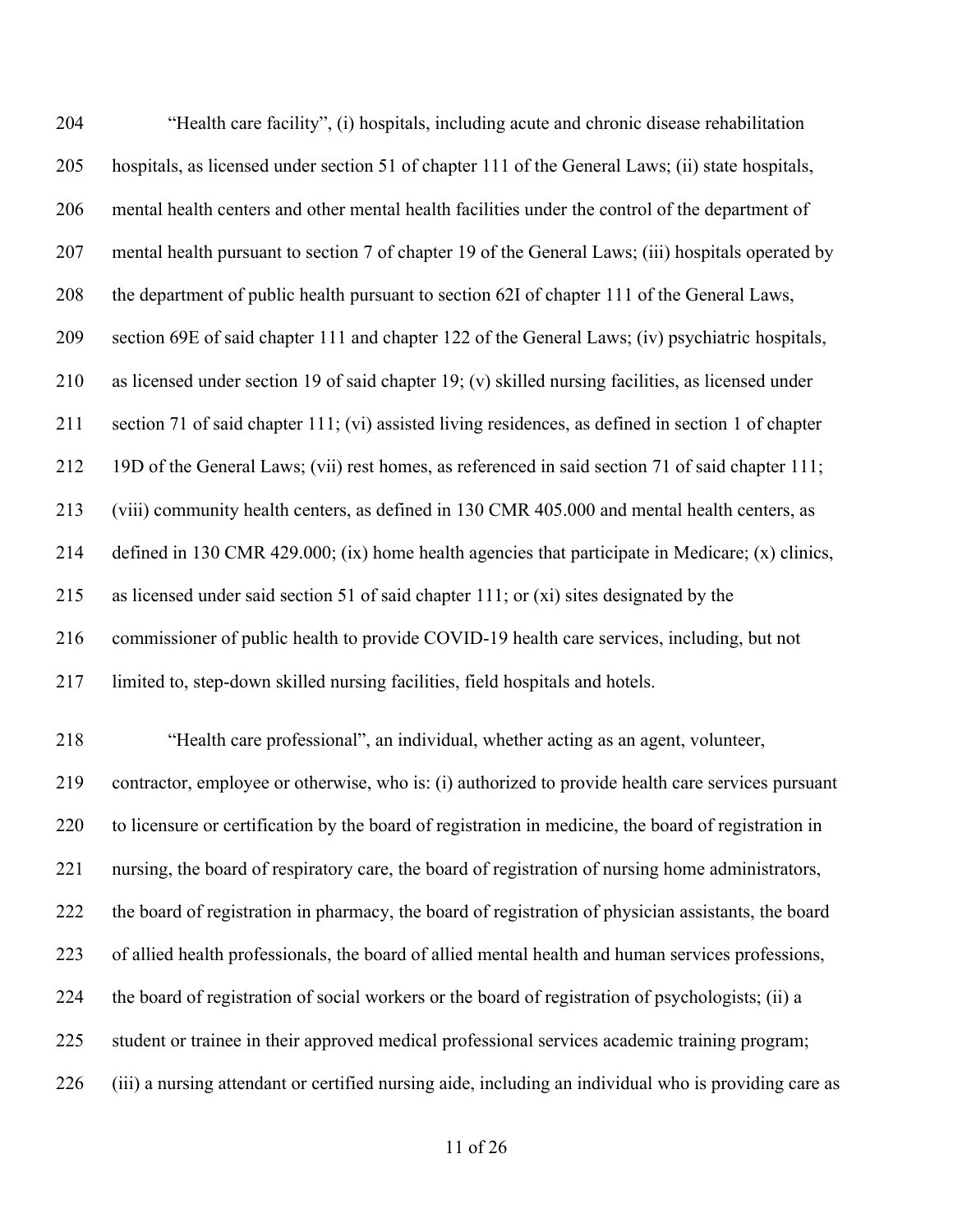part of the individual's approved nursing attendant or certified nurse aide training program; (iv) certified, accredited or approved under chapter 111C of the General Laws to provide emergency medical services; (v) a nurse or home health aide employed by home health agency that participates in Medicare; (vi) providing health care services within the scope of authority or license permitted by a COVID-19 rule; or (vii) a health care facility administrator, executive, supervisor, board member, trustee or other person responsible for directing, supervising or managing a health care facility or its personnel.

 "Volunteer organization", an organization, company or institution that makes its facility available to support the commonwealth's response and activities during the outbreak of COVID-19.

 (b) Notwithstanding any general or special law to the contrary, except as provided in subsection (c), health care professionals and health care facilities shall be immune from suit and civil liability for any damages alleged to have been sustained by an act or omission by the health care professional or health care facility in the course of providing health care services during the outbreak of COVID-19; provided, however, that: (i) the health care facility or health care professional is arranging for or providing health care services pursuant to a COVID-19 rule and in accordance with otherwise applicable law; (ii) arranging for or providing care or treatment of the individual was impacted by the health care facility's or health care professional's decisions or activities in response to treatment conditions resulting from the outbreak of COVID-19 or COVID-19 rules; and (iii) the health care facility or health care professional is arranging for or providing health care services in good faith.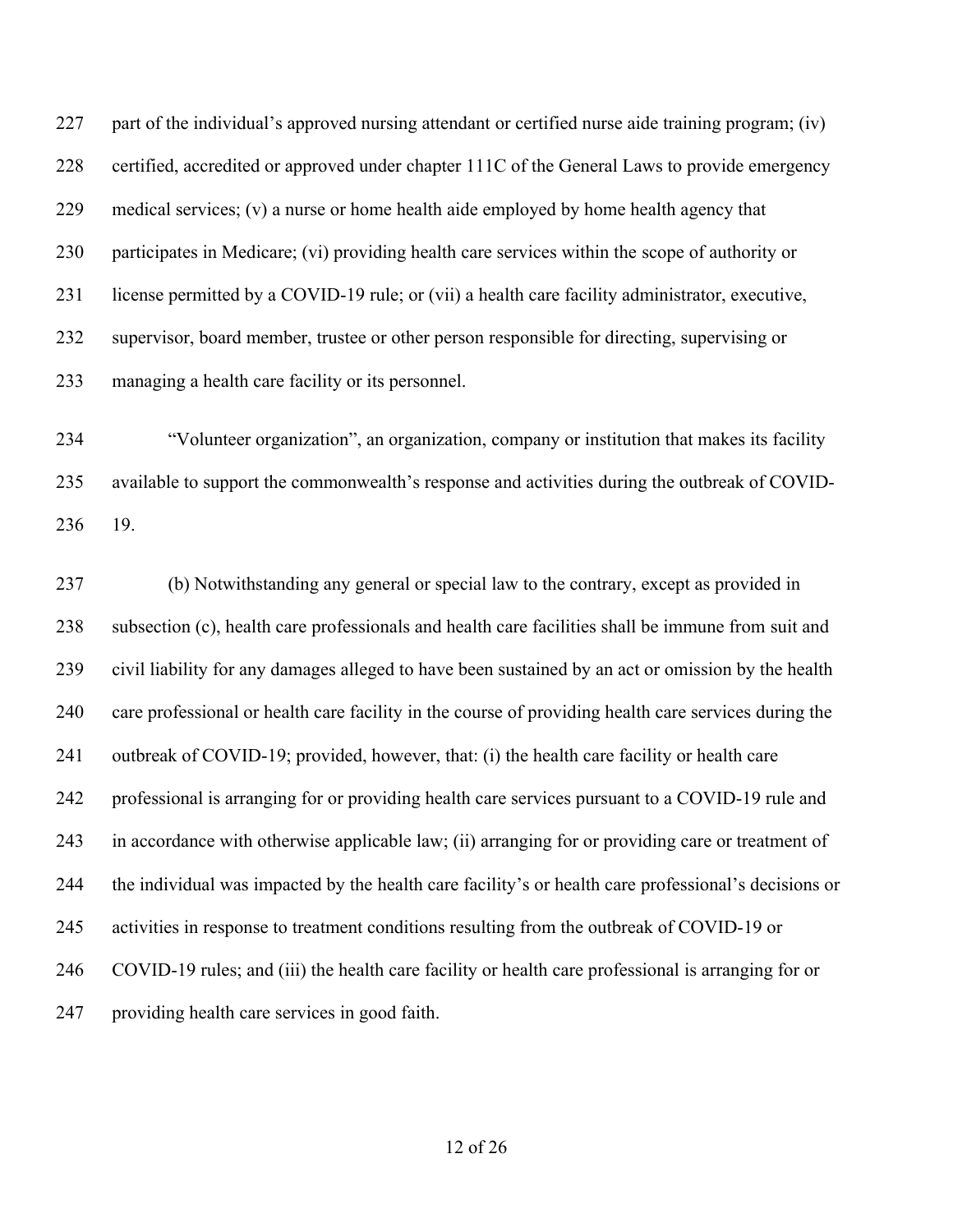(c) The immunity provided in subsection (b) shall not apply: (i) if the damage was caused by an act or omission constituting gross negligence, recklessness or conduct with an intent to harm or to discriminate based on race, ethnicity, national origin, religion, disability, sexual orientation or gender identity by a health care facility or health care professional providing health care services; (ii) to consumer protection actions brought by the attorney general; or (iii) to false claims actions brought by or on behalf of the commonwealth.

 (d) Notwithstanding any general or special law to the contrary, a volunteer organization shall be immune from suit and civil liability for any damages occurring in or at the volunteer organization's facility where the damage arises from use of the facility for the commonwealth's response and activities related to the outbreak of COVID-19, unless it is established that the damages were caused by the volunteer organization's gross negligence, recklessness or conduct with an intent to harm.

 SECTION 8. (a) Notwithstanding any general or special law to the contrary, subsections (b) and (c) of section 91 of chapter 32 of the General Laws shall not apply in calendar year 2022 to the following 2 categories of persons for hours worked and earnings received during the 263 outbreak of the 2019 novel coronavirus, also known as COVID-19, and subsequent variants:

 (i) any person who has been retired and who is receiving a pension or retirement allowance, pursuant to said chapter 32 or any other general or special law, from the commonwealth or a county, city, town, district or authority; or

 (ii) any person whose employment in the service of the commonwealth or a county, city, town, district or authority has been terminated, pursuant to said chapter 32 or any other general or special law, by reason of having attained an age specified in a general or special law or by the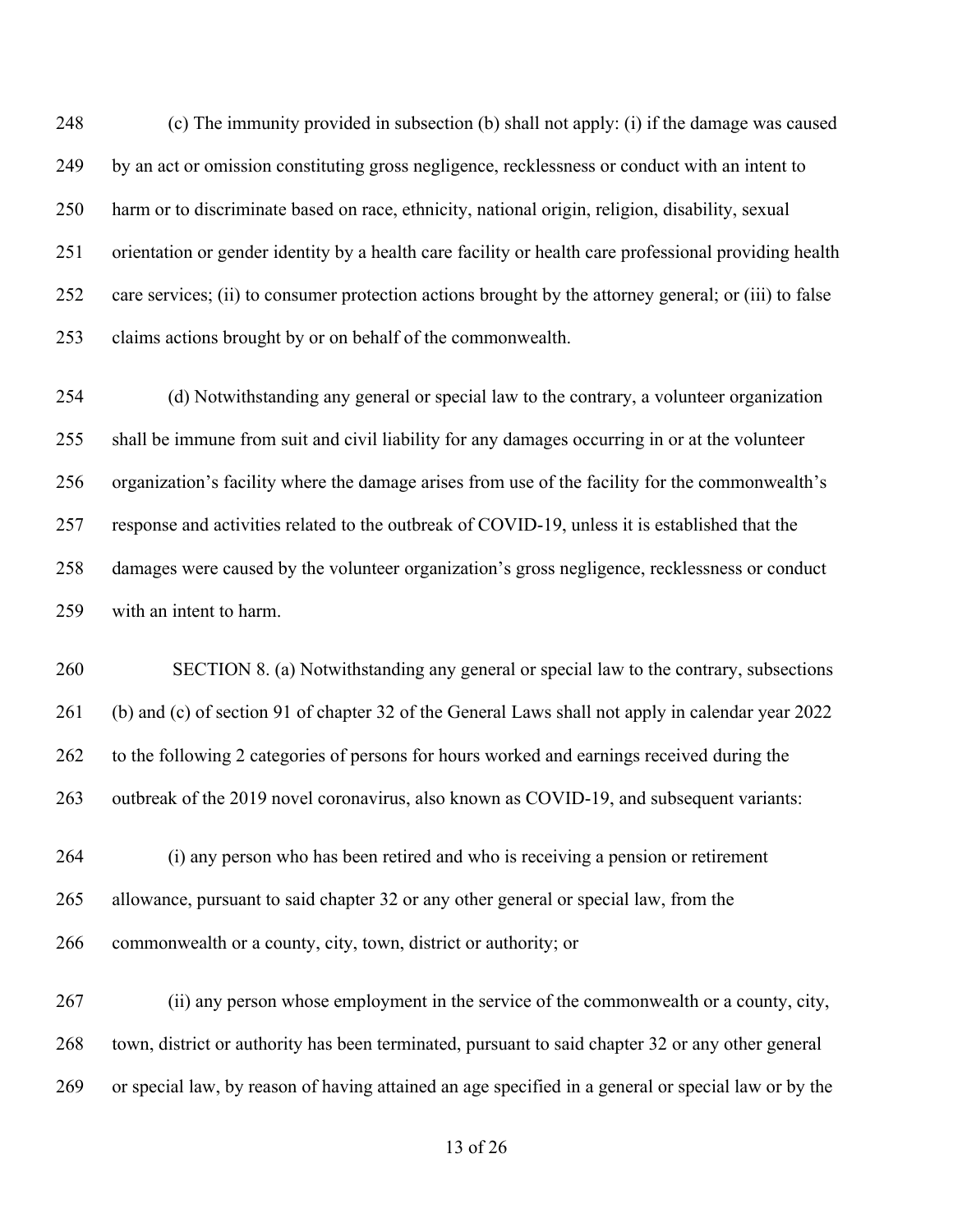rules and regulations of any department or agency of the commonwealth or a county, city, town, district or authority without being entitled to any pension or retirement allowance.

 These 2 categories of persons may, during calendar year 2022 and subject to all other laws, rules and regulations governing the employment of persons in the commonwealth or a county, city, town, district or authority, be employed in the service of the commonwealth or a county, city, town, district or authority, including as a consultant or independent contractor or as a person whose regular duties require that such person's time be devoted to the service of the commonwealth, county, city, town, district or authority during regular business hours.

 (b) This section shall not apply to individuals retired under a general or special law on disability.

 SECTION 8A. (a) Notwithstanding section 13 of chapter 39 of the General Laws or any other general or special law, charter provision or by-law to the contrary, a town may act by vote of its select board or board of selectmen, in consultation and with the approval of the town moderator, to prescribe the number of voters necessary to constitute a quorum at any town meeting held during the outbreak of the 2019 novel coronavirus, also known as COVID-19, and subsequent variants, at a number that is less than the number that would otherwise be required by law, town by-law or town charter; provided, however, that the number of voters necessary to constitute a quorum shall not be less than 10 per cent of the number that would otherwise be required.

 (b) The select board or board of selectmen shall publish notice of its intention to consider an adjustment of town meeting quorum requirements under this section not less than 7 days before the vote of the select board or board of selectmen. The select board or board of selectmen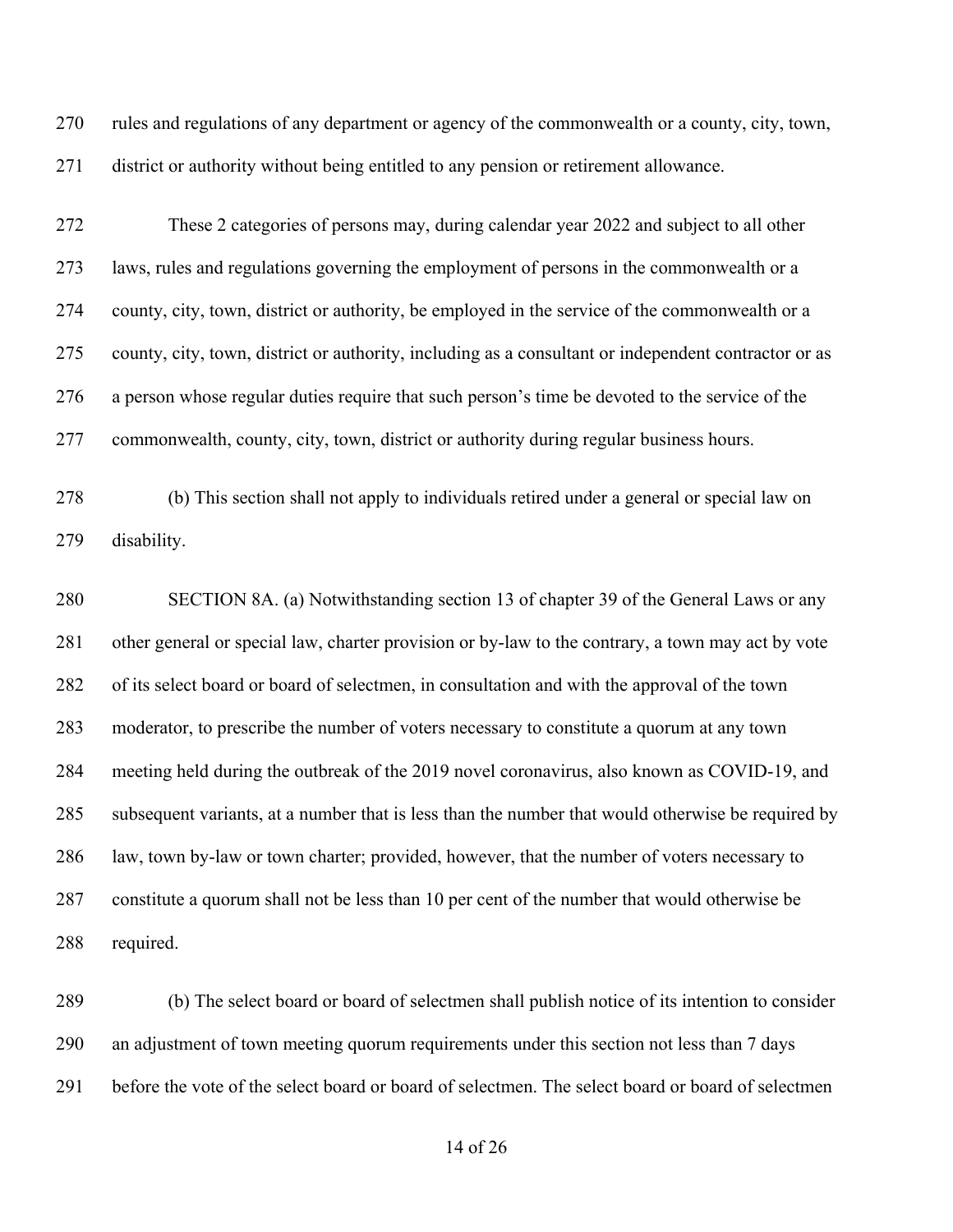shall provide for adequate means of public access that will allow interested members of the public to clearly follow the deliberations of the select board or board of selectmen on making a quorum adjustment as those deliberations are occurring.

 (c) Not less than 10 days after a vote of the select board or board of selectmen to adjust the quorum requirement under this section, the town clerk shall notify the attorney general of the adjusted quorum requirement.

 (d) All actions taken pursuant to this section are hereby ratified, validated and confirmed to the same extent as if the town meeting had been conducted in accordance with all other applicable laws, charter provisions, ordinances and by-laws.

 SECTION 8B. (a) Notwithstanding any general or special law, charter provision, ordinance or by-law to the contrary, during the outbreak of the 2019 novel coronavirus, also known as COVID-19, and subsequent variants, if the moderator in a town having a representative town meeting form of government determines that it is not possible to safely assemble the town meeting members and interested members of the public in a common location while complying with any applicable state or local orders, directives or guidance concerning public assemblies, the moderator may request that the select board or board of selectmen of the town call for a representative town meeting to be held through remote participation, including, but not limited to, by means of a video or telephone conferencing platform. Such a request by the moderator to the select board or board of selectmen shall be in writing and shall include, but shall not be limited to: (i) the moderator's determination and request to hold a town meeting through remote participation in accordance with this section; (ii) the video or telephone conferencing platform the moderator has determined to use to hold the town meeting; (iii)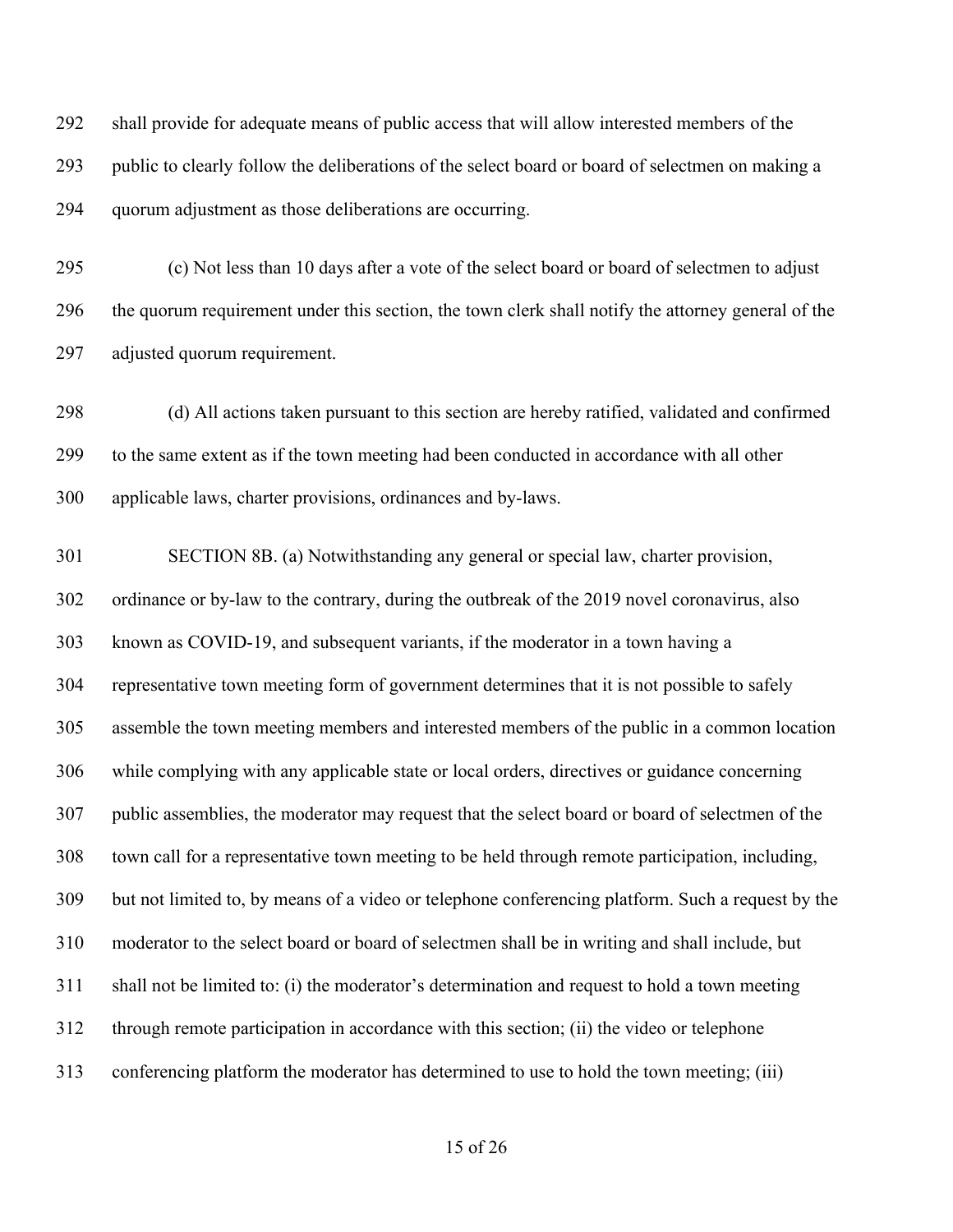confirmation that the moderator has consulted with the local disability commission or coordinator for federal Americans with Disabilities Act compliance; and (iv) a certification by 316 the moderator that: (A) the moderator has tested the video or telephone conferencing platform; and (B) the platform satisfactorily enables the town meeting to be conducted in substantially the same manner as if the meeting occurred in person at a physical location and in accordance with the operational and functional requirements set forth in this section.

 A video or telephone conference platform used by a town meeting for remote participation under this section shall, at minimum, provide for the ability for: (i) the moderator, town meeting members, town officials and any other interested members of the public to identify and hear the moderator and each town meeting member who attends and participates in the remotely-held town meeting, as well as any other individuals who participate in the remotely- held town meeting; (ii) the ability to determine whether a quorum is present; (iii) a town meeting member, town official or other individual to request recognition by the moderator without prior authorization; provided, however, that to the extent technologically feasible, the request is visible or audible to the public in real time and upon review of the recording of the town meeting proceedings, preserved according to subsection (h); (iv) the moderator to determine when a town meeting member wishes to be recognized to speak, make a motion, raise a point of order or object to a request for unanimous consent; (v) the moderator to recognize a town meeting member, town official or other individual to speak and to enable that person to speak; (vi) the ability to conduct a roll call vote; (vii) any interested members of the public to access the meeting remotely for purposes of witnessing the deliberations and actions taken at the town meeting; and (viii) the town meeting to be recorded. Registered voters residing in the town wishing to participate in a remote town meeting conducted pursuant to this section shall submit a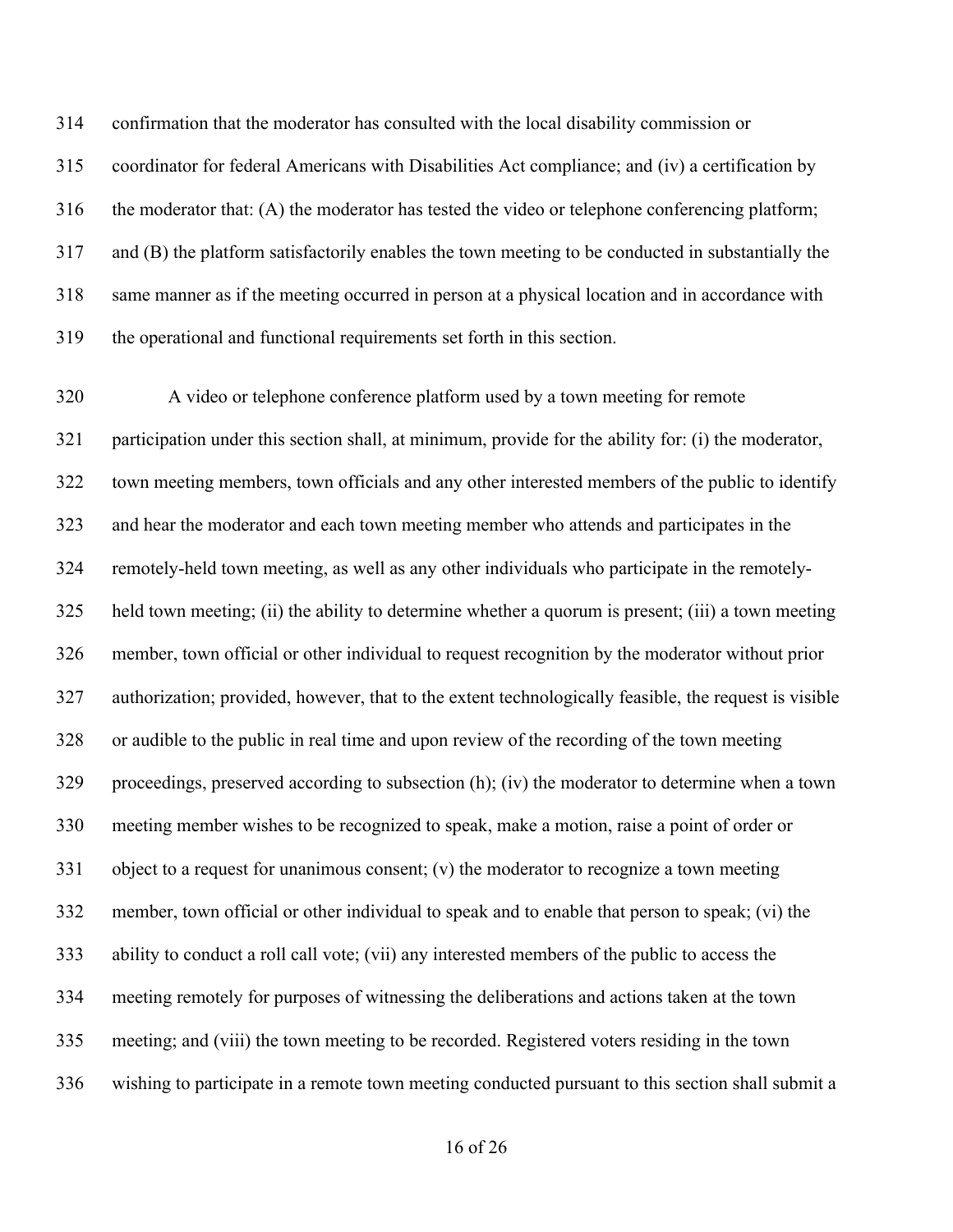request to participate to the town clerk not less than 48 hours in advance of the town meeting.

 Upon receipt of the request and verification of the requester's voter registration status, the clerk shall provide to the requester instructions for participating in the remote town meeting.

 (b) Not later than 10 business days following receipt of a written request by the moderator for remote participation at a town meeting pursuant to subsection (a), the select board or board of selectmen shall vote to determine if the town meeting shall be held remotely by means of the video or telephone conferencing platform requested by the moderator.

 (c) If the select board or board of selectmen votes to approve the request of the moderator for remote participation at a town meeting and the select board or board of selectmen has already issued a warrant pursuant to section 10 of chapter 39 of the General Laws calling a town meeting to be held not later than July 15, 2022, the select board or board of selectmen shall, at the same meeting of the board, approve and issue, in consultation with the moderator, a notice that expressly states: (i) that the town meeting shall be held remotely by means of the video or telephone conferencing platform requested by the moderator; (ii) the date and time of the meeting; and (iii) any information necessary for the moderator, town meeting members, town officials and interested members of the public to access and witness the deliberations and actions taken at the town meeting remotely.

 The notice issued by the select board or board of selectmen shall be: (i) accompanied by the written request of the moderator submitted to the select board or board of selectmen under subsection (a); (ii) filed and posted in accordance with the requirements of subsection (b) of section 10A of chapter 39 of the General Laws; (iii) distributed to each town meeting member; and (iv) publicly posted not less than 10 days before the scheduled date of the remote town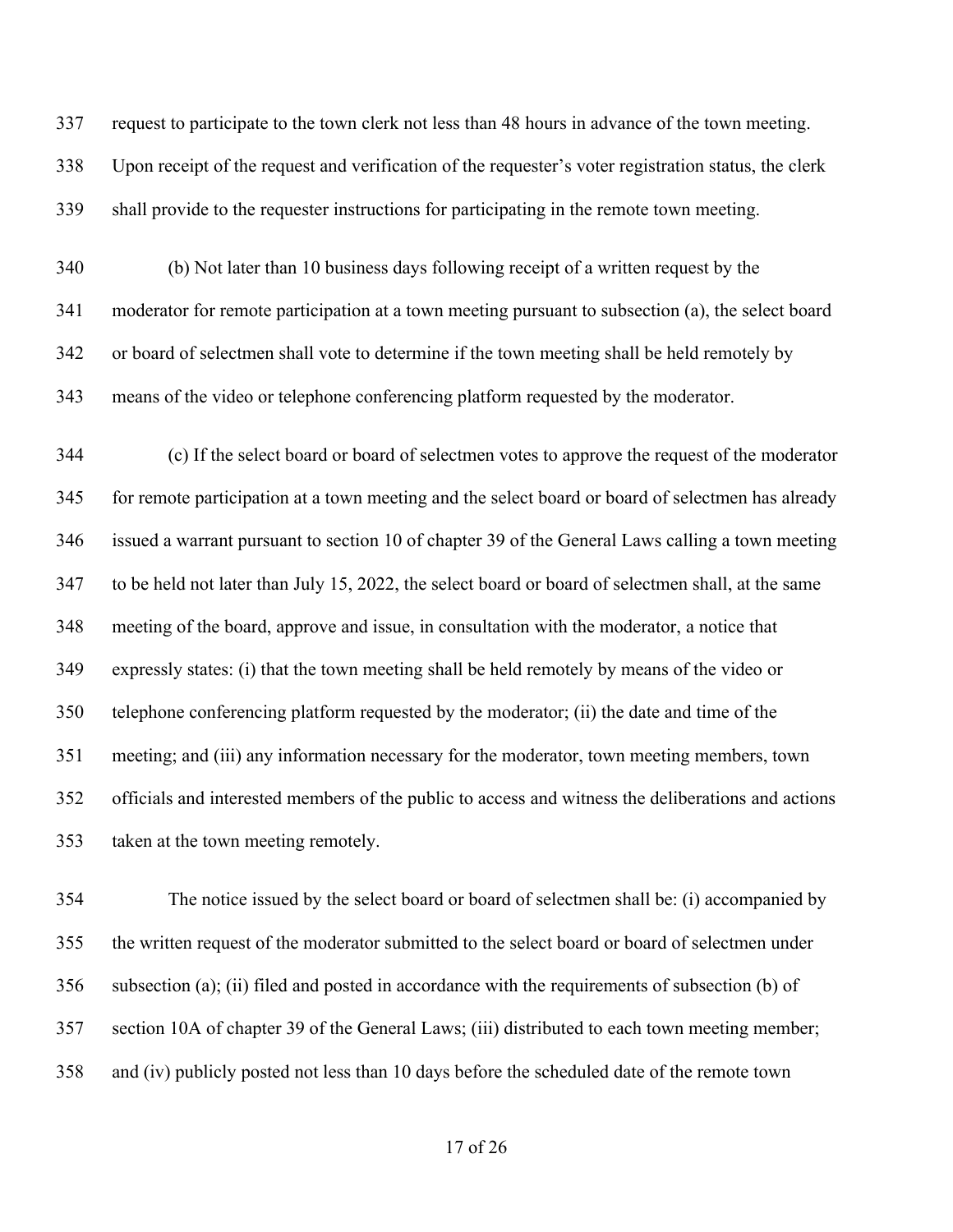meeting. The notice may include a date, time and place for the town meeting to be resumed if the town meeting does not vote to continue the town meeting remotely pursuant to subsection (f).

 (d) If the select board or board of selectmen votes to approve the request of the moderator for remote participation at a town meeting and the select board or board of selectmen has not yet issued a warrant for a town meeting, the select board or board of selectmen shall approve and issue a warrant pursuant to section 10 of said chapter 39 for the town meeting that expressly states: (i) that the town meeting shall be held remotely by means of the video or telephone conferencing platform requested by the moderator; (ii) the date and time of the meeting; and (iii) any information necessary for the moderator, town meeting members, town officials and interested members of the public to access and witness the deliberations and actions taken at the town meeting remotely.

 The warrant issued by the select board or board of selectmen shall be: (i) accompanied by the written request of the moderator submitted to the select board or board of selectmen under subsection (a); and (ii) filed in accordance with said section 10 of said chapter 39, all other applicable laws and any relevant provisions of the town charter or by-laws. The warrant may include a date, time and place for the town meeting to be resumed if the town meeting does not vote to continue the town meeting remotely pursuant to subsection (f).

 (e) Not later than 5 business days after a vote of the select board or board of selectmen to approve the request of the moderator to hold a town meeting remotely pursuant to subsection (c) or (d), the town clerk shall submit certified copies of the vote of the select board or board of selectmen and the written request of the moderator to the attorney general.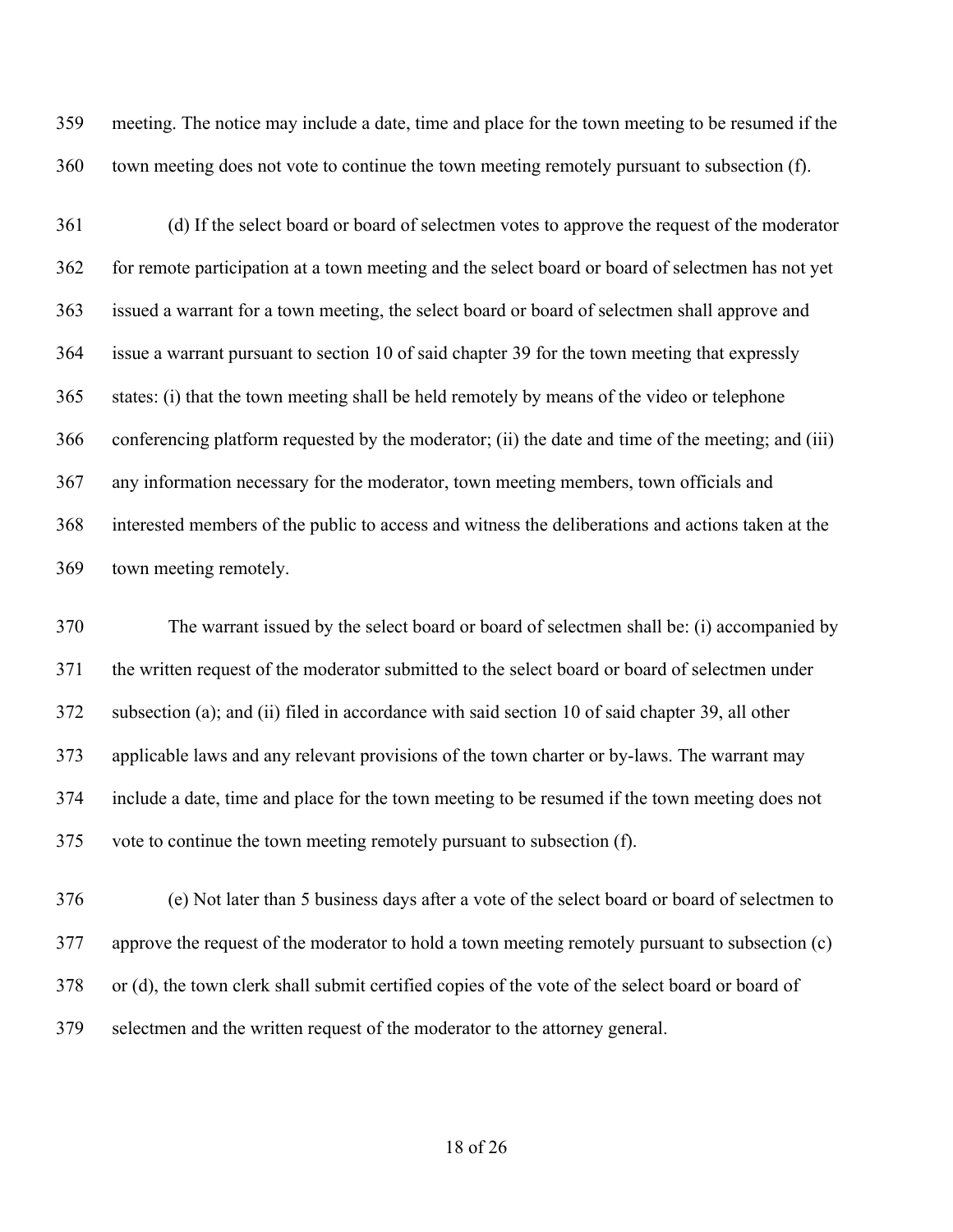(f) Prior to taking up any business at a representative town meeting held through remote participation under this section, the town meeting members present and voting at the meeting shall vote on whether or not to commence business at the town meeting remotely by means of the chosen video or telephone conferencing platform. If the town meeting votes to continue conducting the town meeting remotely, then the town meeting shall proceed by remote participation to address the articles included in the warrant. If the town meeting does not vote to continue conducting the town meeting remotely, then the town meeting shall be adjourned to the date, time and place specified in the notice or warrant under subsection (c) or (d). If no date, time and place has been specified in the notice or warrant, the town meeting shall immediately be dissolved without taking any votes on any other matters and the select board or board of selectmen may call the town meeting pursuant to a new warrant that provides for the town meeting to be held in person at a physical location in accordance with said section 10 of said chapter 39, all other applicable laws and provisions of the town charter and by-laws.

 (g) Any roll call vote taken at a representative town meeting held through remote participation pursuant to this section shall be taken by any means that the moderator determines accurately and securely records the votes of those entitled to vote at the meeting, including, but not limited to, roll call vote, electronic voting, voting by ballot, voting by phone or any combination thereof. The vote of each town meeting member on a roll call vote shall be recorded and kept with the minutes of the town meeting.

 (h) A representative town meeting held remotely pursuant to this section shall be recorded and the recording shall be preserved and made publicly available on the town's website 401 for not less than 90 days after the conclusion of the remote town meeting.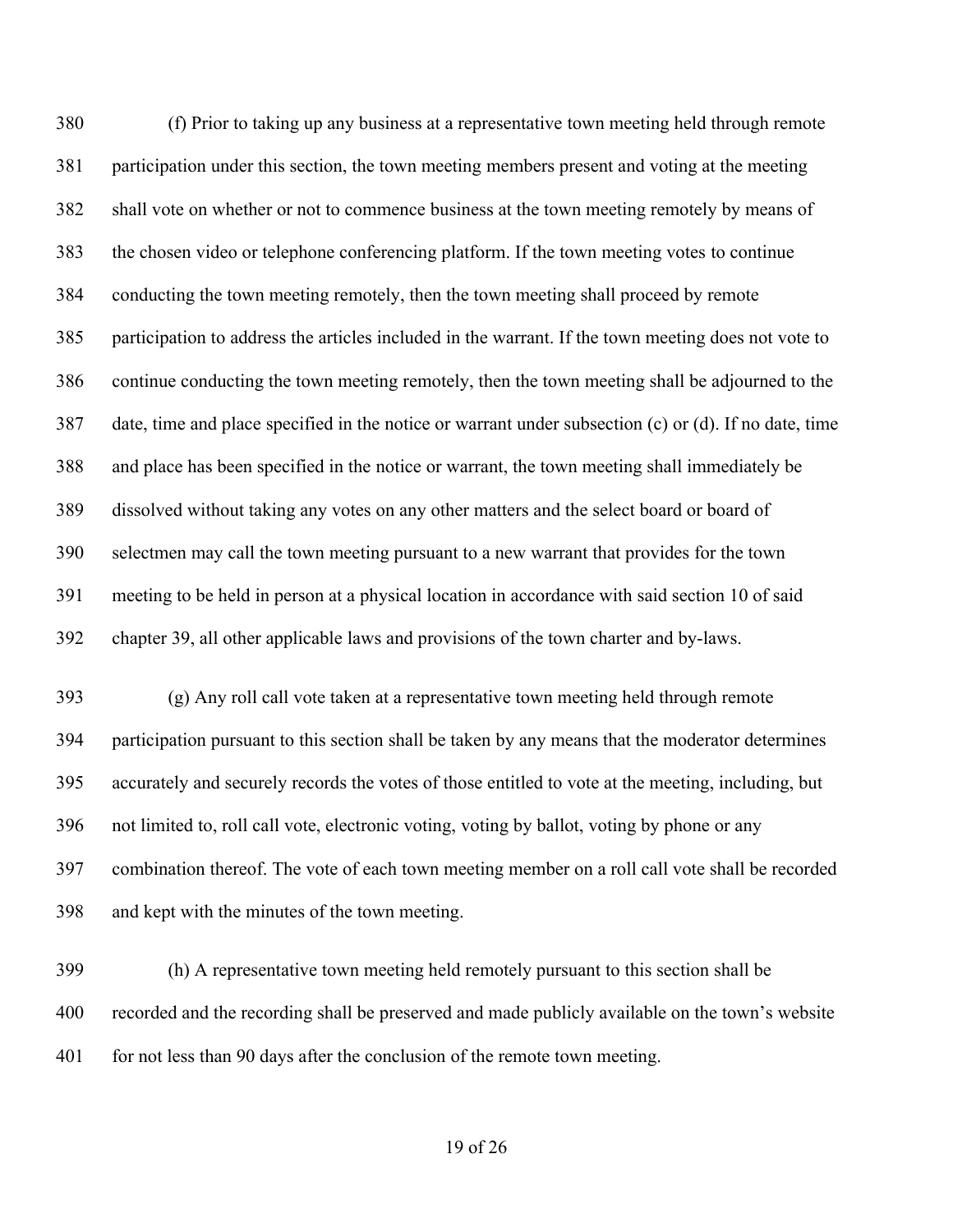(i) All actions taken during a remote town meeting held pursuant to this section are hereby ratified, validated and confirmed to the same extent as if the town meeting had been conducted in person and such actions are in accordance with all other applicable laws, charter provisions, ordinances and by-laws.

 SECTION 9. Notwithstanding section 28 of chapter 53 of the General Laws or any other general or special law to the contrary, the state primary in 2022 shall be held on Tuesday, September 6, 2022.

 SECTION 10. Notwithstanding section 3 of chapter 53 of the General Laws or any other general or special law to the contrary, a person whose name is not printed on the September 6, 2022 state primary ballot as a candidate for an office, but who receives sufficient votes to nominate the person for the office, shall file in the office of the state secretary a written acceptance of the nomination and a receipt from the state ethics commission verifying that a statement of financial interest has been filed pursuant to chapter 268B of the General Laws not later than 5:00 P.M. on Thursday, September 8, 2022.

 SECTION 11. Notwithstanding sections 11, 13 and 53A of chapter 53 of the General Laws and section 5 of chapter 55B of the General Laws or any other general or special law to the contrary, objections to and withdrawals from nominations made at the September 6, 2022 state primary shall be filed with the state secretary not later than 12:00 P.M. on Friday, September 9, 2022.

 SECTION 12. Notwithstanding section 14 of chapter 53 of the General Laws or any other 422 general or special law to the contrary, any vacancies from the September 6, 2022 state primary caused by death, withdrawal or ineligibility under section 11 shall be filled by an executive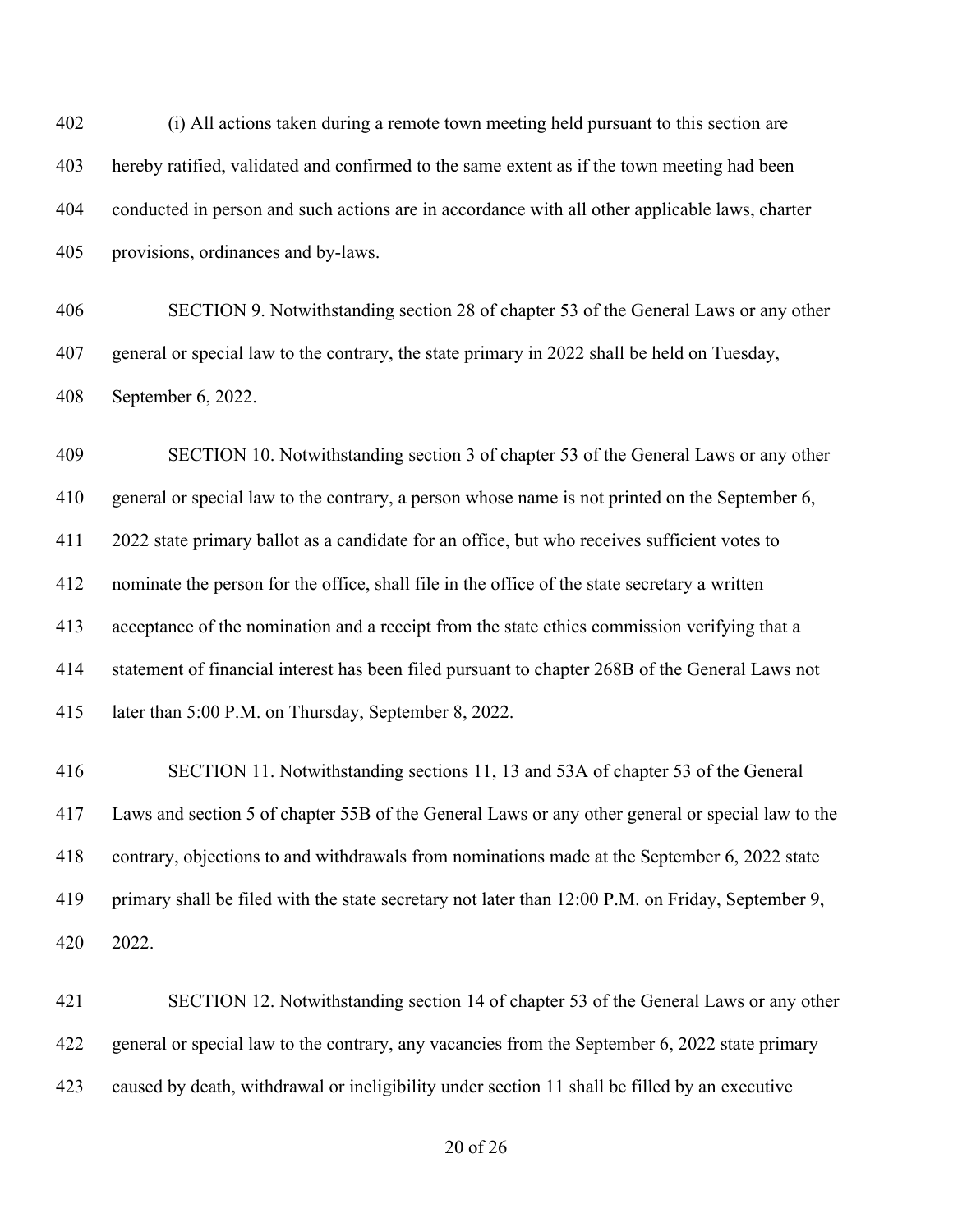committee, determined by the state party committee of the same political party who made the original nomination.

 SECTION 13. Notwithstanding section 15 of chapter 53 of the General Laws or any other general or special law to the contrary, when a nomination is made to fill a vacancy caused by the death, withdrawal or ineligibility of a candidate from the September 6, 2022 state primary, the certificate of nomination shall be on a form prescribed by the state secretary, signed by the executive committee appointed by the state committee of the same political party as provided for in section 12 and filed with the state secretary not later than 5:00 P.M. on Monday, September 12, 2022.

 SECTION 14. Notwithstanding section 135 of chapter 54 of the General Laws or any other general or special law to the contrary, a petition for a recount of the September 6, 2022 state primary shall be filed with the appropriate local election officials not later than 5:00 P.M. on Friday, September 9, 2022 and all recounts shall be completed and notice of the results shall be sent to the state secretary not later than 5:00 P.M. on Saturday, September 17, 2022.

 Petitions for districtwide and statewide recounts of the September 6, 2022 state primary shall be submitted to the appropriate local election officials for certification not later than 12:00 P.M. on Friday, September 9, 2022 and local election officials shall complete certification not later than 10:00 A.M. on Tuesday, September 13, 2022. Thereafter, certified petitions shall be filed with the secretary of state not later than 5:00 P.M. on Tuesday, September 13, 2022. If the state secretary determines that the contest is eligible for a statewide or districtwide recount, the state secretary shall notify the local election officials who shall complete the recount and shall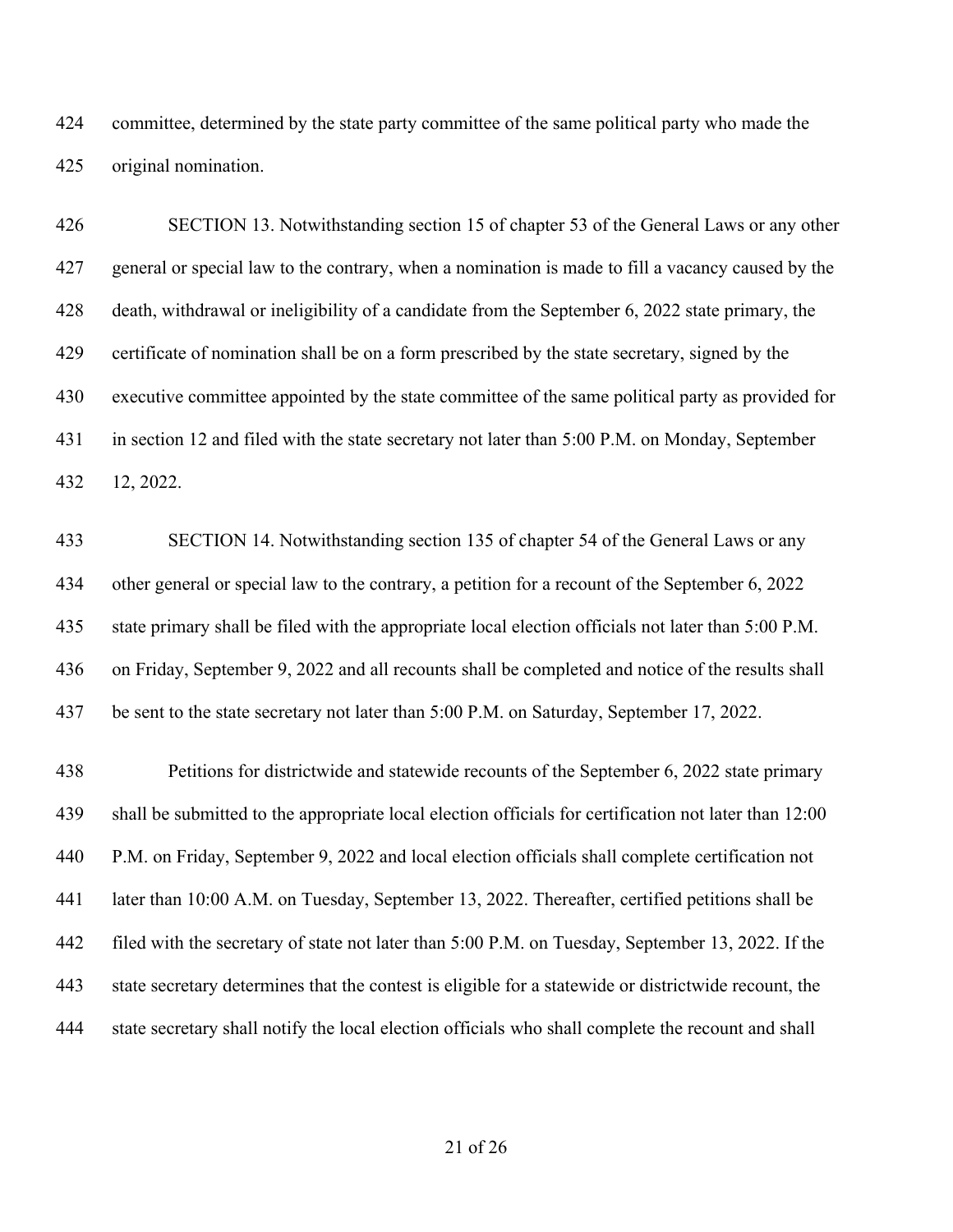notify the state secretary of the results of the recount not later than 5:00 P.M. on Saturday, September 17, 2022.

 Notwithstanding the provisions of section 135 of chapter 54 of the General Laws, a board of registrars must only provide 2 days' notice of the date, time and location of the recount to each candidate for the office for which the recount has been petitioned. Electronic notice shall be sufficient.

 SECTION 15. Notwithstanding sections 8 to 10, inclusive, of chapter 55B of the General Laws or any other general or special law to the contrary, the state ballot law commission shall notify candidates of any objections filed to nominations at the September 6, 2022 state primary not later than 5:00 P.M. on Friday, September 9, 2022. Notice of the commission hearings shall be given by telephone and electronic mail. Hearings on objections shall be held on Wednesday, September 14, 2022 and decisions shall be rendered not later than 5:00 P.M. on Monday, September 19, 2022.

 SECTION 15A. Notwithstanding section 7.08 of chapter 156D of the General Laws or any other general or special law to the contrary, as a result of the outbreak of the 2019 novel coronavirus, also known as COVID-19 and subsequent variants, a public corporation, as referenced in said section 7.08 of said chapter 156D and otherwise consistent with the other provisions of said section or a corporation as defined in section 2 of chapter 180 of the General Laws, may conduct an annual or special meeting of the shareholders solely by means of remote communication.

 SECTION 15B. Notwithstanding any general or special law or any bylaw of the corporation to the contrary, as a result of the outbreak of the 2019 novel coronavirus, also known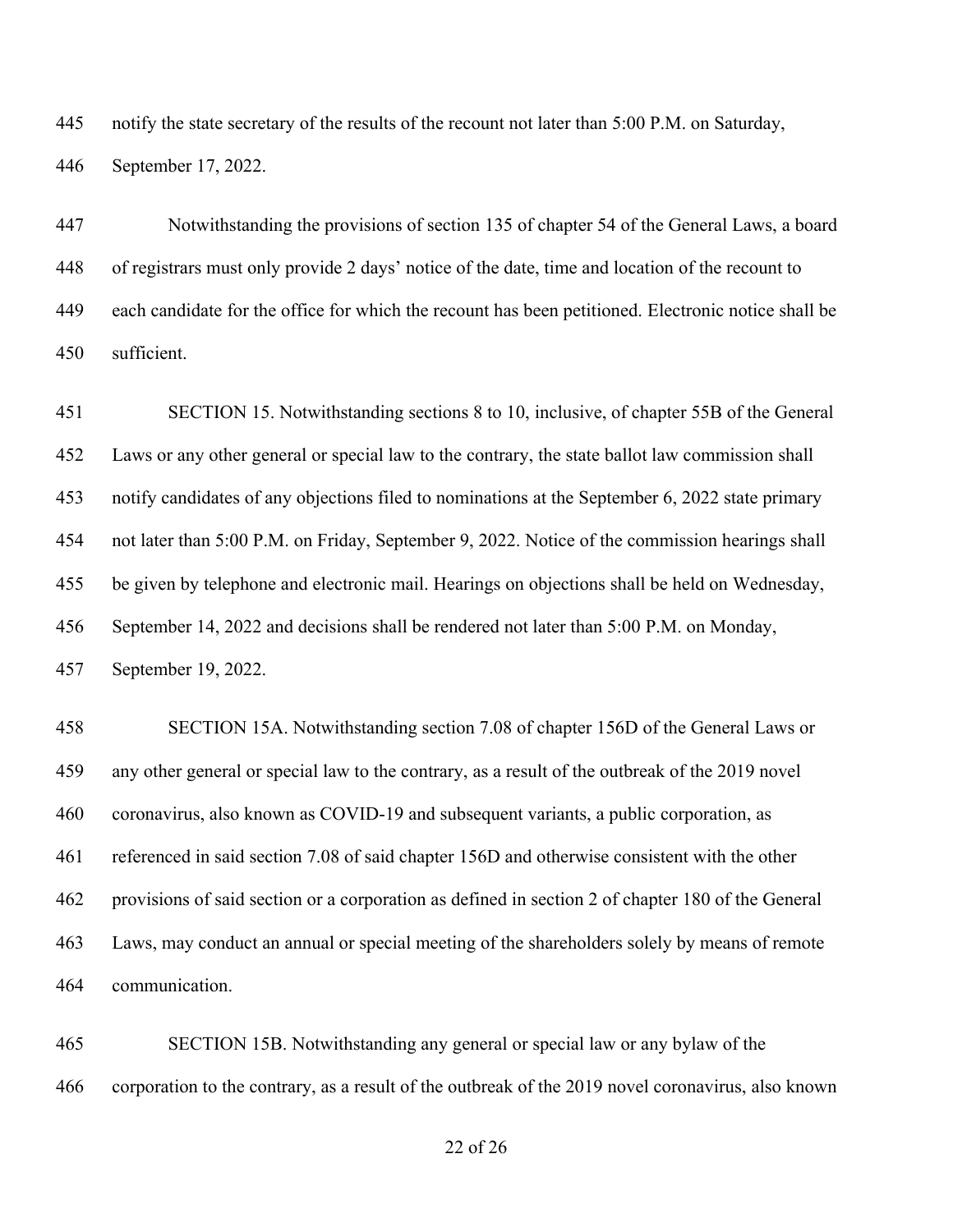as COVID-19, and subsequent variants, and unless the articles of organization provide otherwise, the board of directors of a corporation defined in section 2 of chapter 180 of the General Laws may: (i) provide notice of a meeting of the board of directors: (A) only to those directors it is 470 practicable to reach; and (B) in any practicable manner; (ii) cancel a meeting of the members, as defined in section 2 of said chapter 180, with notice of cancellation given in any practicable manner; (iii) allow a director or officer to continue to serve during the outbreak of COVID-19 and subsequent variants and until the director's or officer's successor is elected, appointed or designated; provided, that directors and officers whose term is extended pursuant to this section shall continue to serve until the director's or officer's successor takes office, despite the expiration of a director's or officer's term; (iv) allow a director to participate in a regular or special meeting by, or conduct the meeting through the use of, any means of communication by which all directors participating are able to simultaneously communicate with each other during 479 the meeting; (v) allow members at a meeting of the members to vote in person or by proxy; provided that any member voting by proxy shall be considered present at the meeting for purposes of any quorum requirement; (vi) appoint successors to any of the officers, directors, employees or agents; (vii) relocate the principal office or designate alternative offices; and (viii) allow members to participate in any meeting of members by remote participation, even if not physically present at the meeting. Participation by remote communication at any meeting of the members shall constitute presence at such meeting only if: (i) reasonable measures are implemented to verify that each person deemed present and permitted to vote at the meeting by means of remote communication is a member or proxyholder; (ii) reasonable measures are implemented to provide such members and proxyholders a reasonable opportunity to participate in the meeting and to vote on matters submitted to the members, including an opportunity to read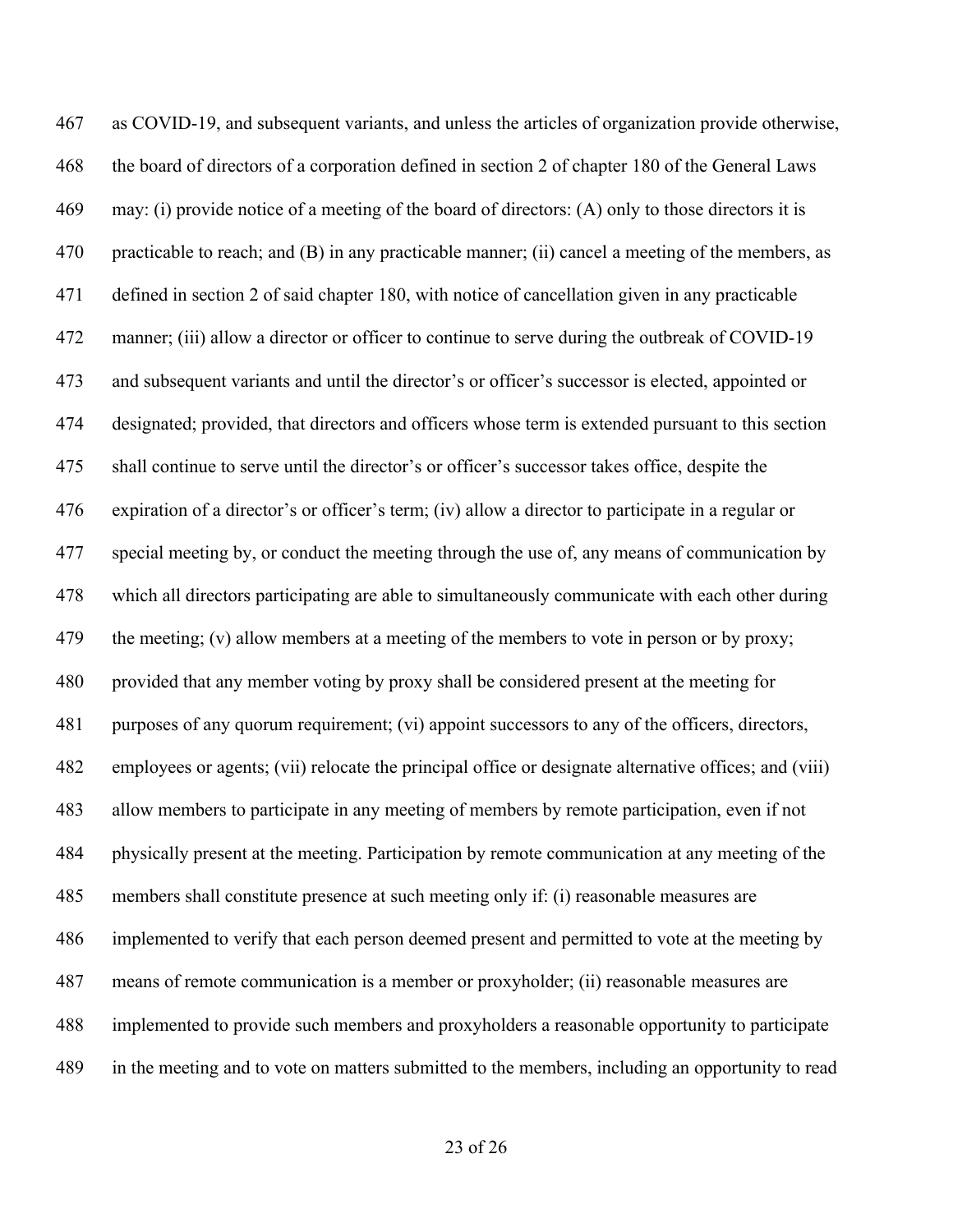or hear to the proceedings of the meeting substantially concurrently with such proceedings, pose questions and make comments, regardless of whether the members can simultaneously communicate with each other during the meeting; and (iii) if any member or proxyholder votes or takes other action at the meeting by means of remote communication, a record of such vote or other action shall be maintained by the corporation.

 Directors who participate in a meeting of the board of directors pursuant to this section shall constitute a quorum. In a corporation with members, the corporation shall notify the members, as soon as reasonably practicable, of any action taken by the board of directors pursuant to this section.

 SECTION 16. Notwithstanding section 7A of chapter 167E of the General Laws, section 65C1/2 of chapter 171 of the General Laws or any other general or special law to the contrary, due to the outbreak of the 2019 novel coronavirus, also known as COVID-19, and subsequent variants, written certification from a counselor with a third-party organization that a mortgagor has received counseling via a synchronous, real-time video conference or by telephone in lieu of counseling in person shall satisfy the requirements of clause (ii) of subsection (b) of said section 7A of said chapter 167E or clause (ii) of subsection (b) of said section 65C1/2 of said chapter 171; provided, however, that the third-party organization shall have been approved by the executive office of elder affairs for purposes of such counseling.

 SECTION 17. Notwithstanding any general or special law to the contrary, local election officials shall transmit absentee ballots to voters covered under the federal Uniformed and Overseas Citizens Absentee Voting Act, 52 U.S.C. section 20302 et seq., whose applications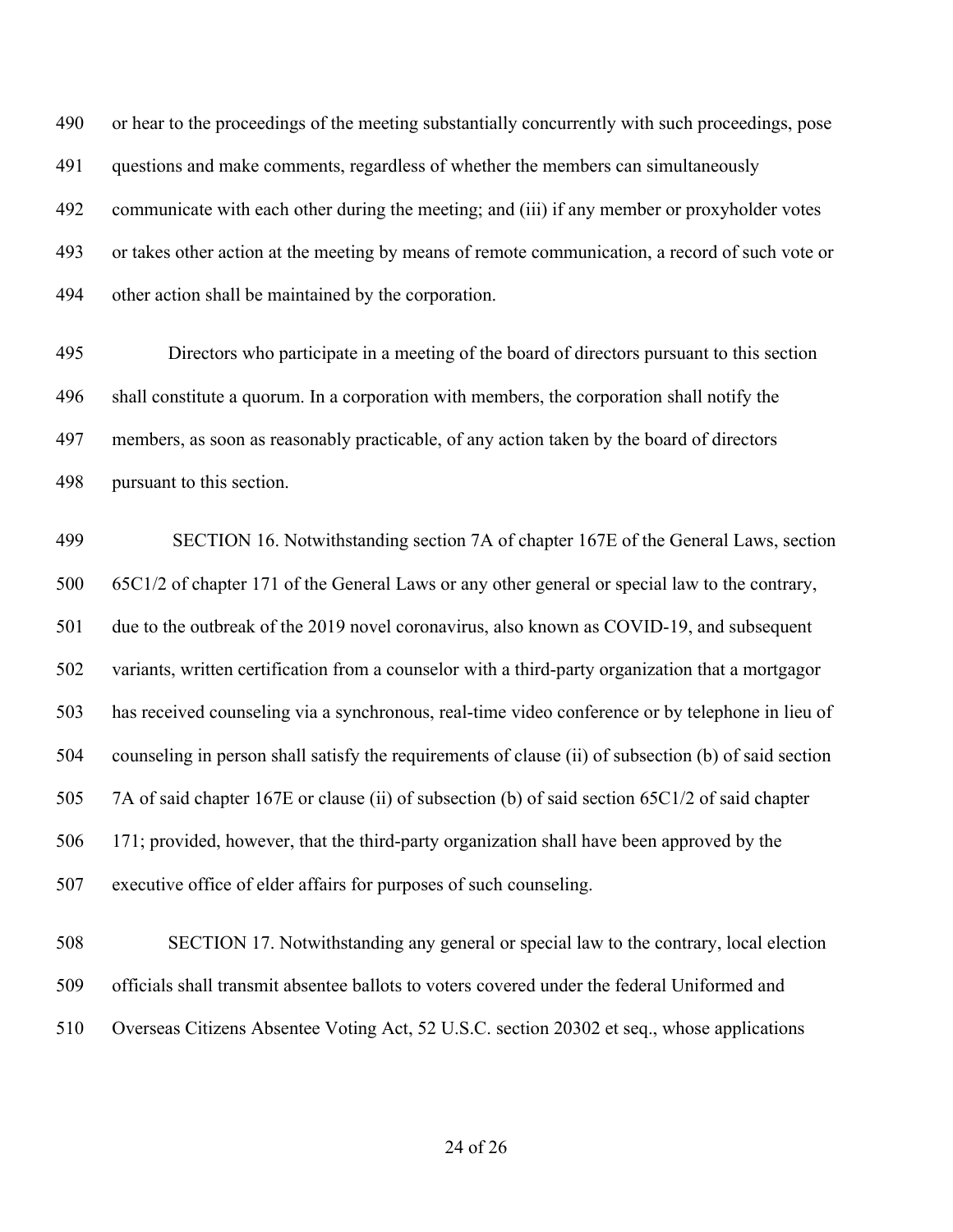were received at least 45 days before the November 8, 2022 state election, not later than Saturday, September 24, 2022.

 SECTION 18. Notwithstanding any general or special law to the contrary, the state secretary may add or change any dates relating to the nominations made at the September 6, 2022 state primary that the state secretary considers necessary for the orderly administration of the November 8, 2022 state election by providing notice of the change to the state parties and any affected person, by filing notice with the state secretary's rules and regulations division, by posting on the state secretary's website and by whatever other means the state secretary considers appropriate.

 SECTION 18A. The special legislative commission established by section 106 of chapter 227 of the acts of 2020, as amended by section 93 of chapter 24 of the acts of 2021, is hereby revived and continued to March 1, 2022. The special commission shall file its report pursuant to said section 106 of said chapter 227 with the clerks of the house of representatives and the senate, the house and senate committees on ways and means, the joint committee on education and the joint committee on economic development not later than March 1, 2022.

526 SECTION 19. Section 7 shall take effect as of December 15, 2021. Virtual affirmation, acknowledgment or other notarial acts under chapter 222 of the General Laws that occurred on or after December 15, 2021 and until the effective date of this act shall be deemed valid; provided, that each requirement of chapter 71 of the acts of 2020 was satisfied at the time of the affirmation, acknowledgement or other notarial act.